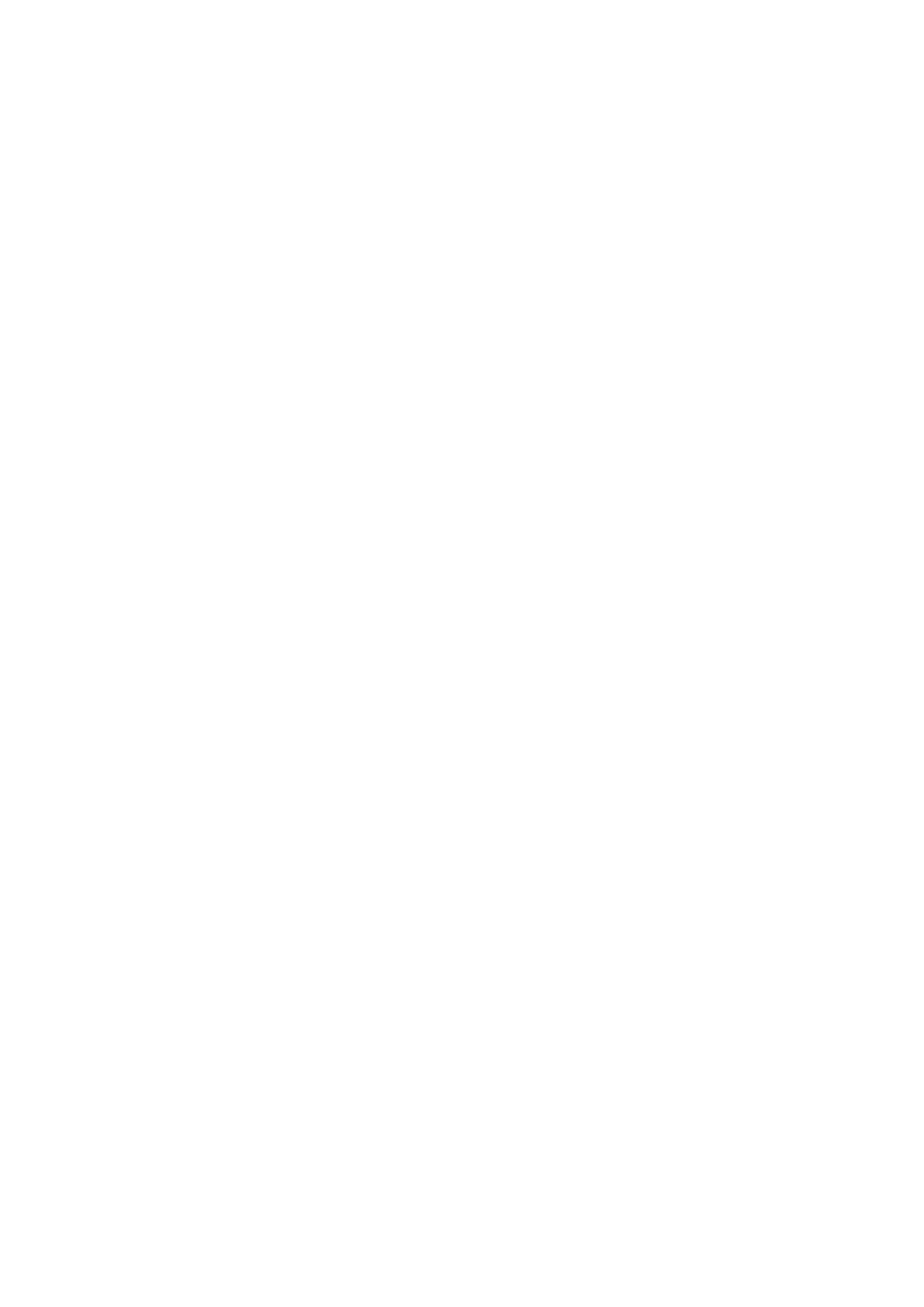Infrastructure Planning

Planning Act 2008

**The Infrastructure Planning (Applications: Prescribed Forms and Procedure) Regulations 2009**

# **A30 Chiverton to Carland Cross** Development Consent Order 201[x]

# **6.2 ENVIRONMENTAL STATEMENT CHAPTER 5 AIR QUALITY**

| <b>Regulation Number:</b>             | Regulation $5(2)(a)$                                                    |
|---------------------------------------|-------------------------------------------------------------------------|
| <b>Planning Inspectorate Scheme</b>   | TR010026                                                                |
| <b>Reference</b>                      |                                                                         |
| <b>Application Document Reference</b> | 6.2                                                                     |
| Author:                               | A30 Chiverton to Carland Cross Project Team,<br><b>Highways England</b> |

| Version  | <b>Date</b> | <b>Status of Version</b> |
|----------|-------------|--------------------------|
| Rev: C01 | 23/08/18    | <b>Application Issue</b> |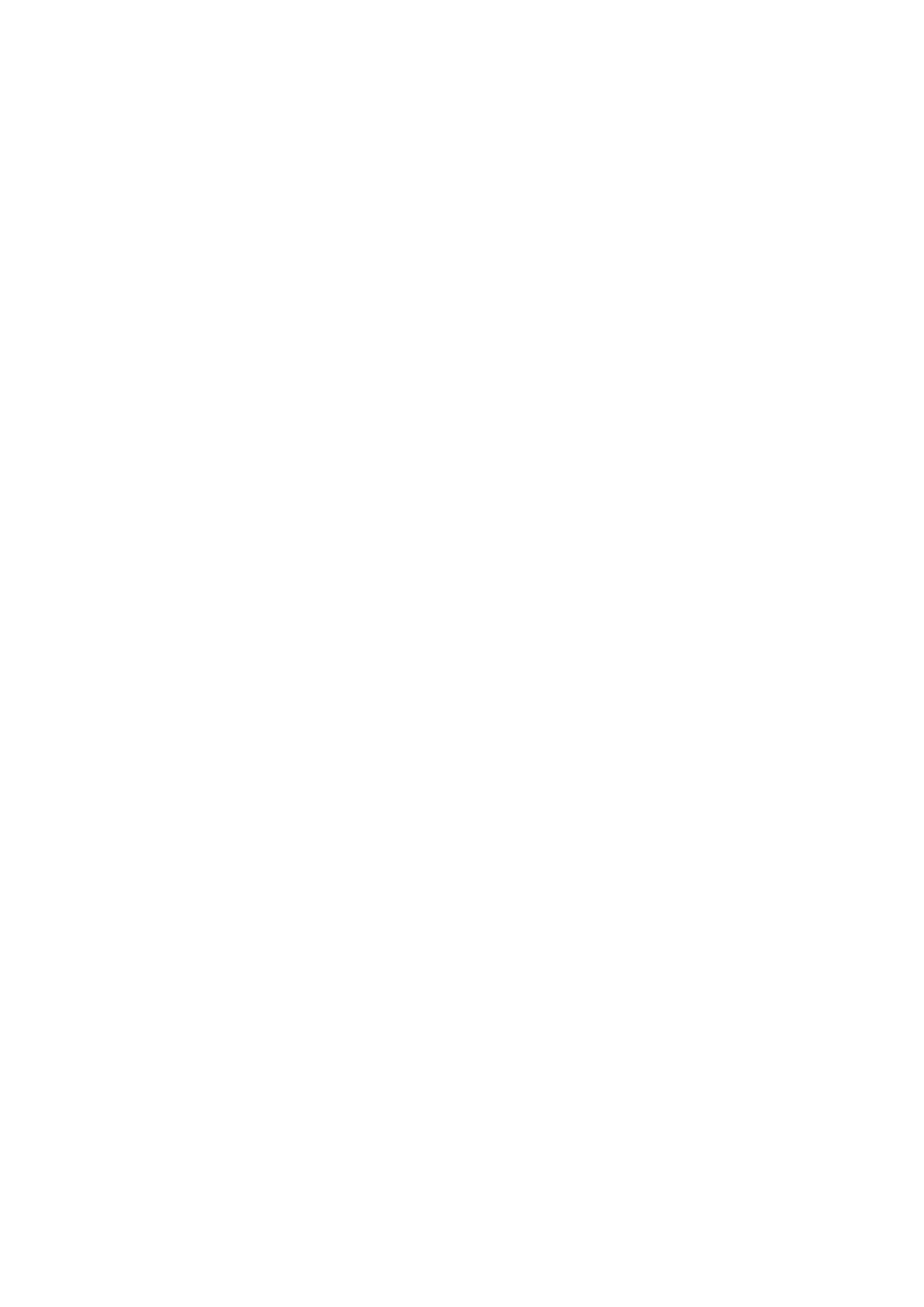Pages

# **Table of Contents**

|   |                    |                                             | . agoo         |
|---|--------------------|---------------------------------------------|----------------|
| 5 | <b>Air Quality</b> | 1                                           |                |
|   | 5.1                | Introduction                                | 1              |
|   | 5.2                | Competent expert                            | 1              |
|   | 5.3                | Legislation and policy context and guidance | 1              |
|   | 5.4                | Study area                                  | $\overline{2}$ |
|   | 5.5                | Potential impacts                           | 3              |
|   | 5.6                | Assessment methodology                      | 3              |
|   | 5.7                | <b>Baseline conditions</b>                  | 11             |
|   | 5.8                | Consultation                                | 13             |
|   | 5.9                | Assessment assumptions and limitations      | 13             |
|   | 5.10               | Design, mitigation and enhancement measures | 14             |
|   | 5.11               | Assessment of effects                       | 15             |
|   | 5.12               | Monitoring                                  | 23             |
|   | 5.13               | Summary                                     | 24             |
|   |                    | <b>Table of Tables</b>                      |                |

| 5                                                                           |
|-----------------------------------------------------------------------------|
| 6                                                                           |
| 10                                                                          |
| 11                                                                          |
| Number of receptors within 200m of compound sites and soil storage areas    |
| 15                                                                          |
| Number of receptors within 200m of construction and demolition areas within |
| 16                                                                          |
| 17                                                                          |
| 18                                                                          |
| 19                                                                          |
| 20                                                                          |
| 21                                                                          |
| 21                                                                          |
| 23                                                                          |
| 24                                                                          |
|                                                                             |

# **Table of Figures Volume 6 Document Ref 6.3**

- Figure 5.1 Affected Road Network<br>Figure 5.2 Human Receptors (13 s
- Figure 5.2 Human Receptors (13 sheets)<br>Figure 5.3 Assessed Ecology Receptors (
- Assessed Ecology Receptors (4 sheets)
- 
- Figure 5.4 Verification Points<br>Figure 5.5 Air Quality Manage Air Quality Management Areas (5 sheets)
- Figure 5.6 Monitoring Locations (5 sheets)
- Figure 5.7 Construction Dust Map (4 sheets)
- Figure 5.8 Traffic Change Map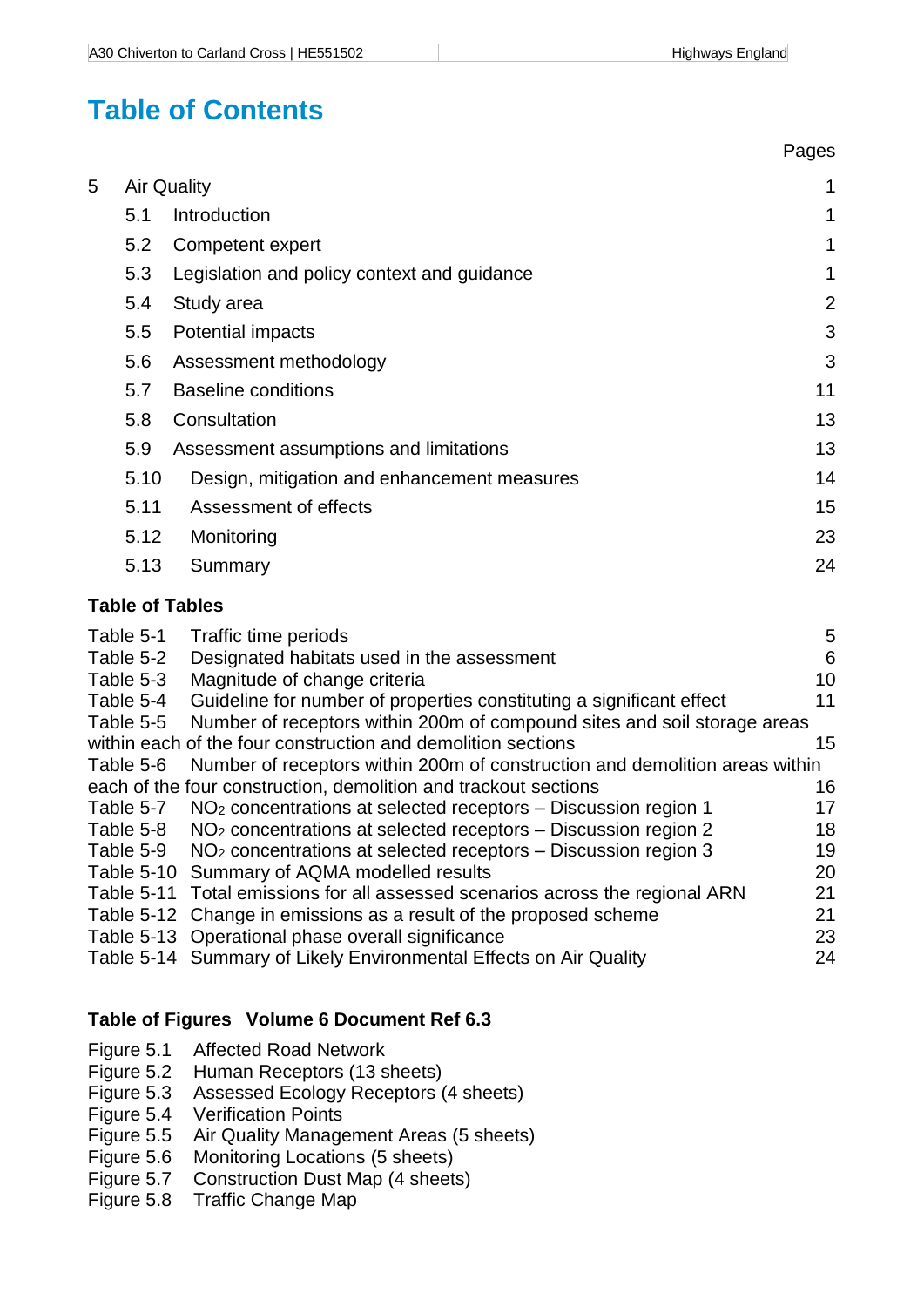#### Figure 5.9 Compliance Risk Road Network

Figure 5.10 Verification Factors

#### **Tables of Appendices Volume 6 Document Ref 6.4**

- Appendix 5.1 Air quality legislation, policy and guidance
- Appendix 5.2 Air quality operational assessment methodology<br>Appendix 5.3 Air quality receptors
- 
- Appendix 5.3 Air quality receptors<br>Appendix 5.4 Air quality baseline c Air quality baseline data
- Appendix 5.5 Air quality sites used for verification<br>Appendix 5.6 Air quality operational phase impacts
- Air quality operational phase impacts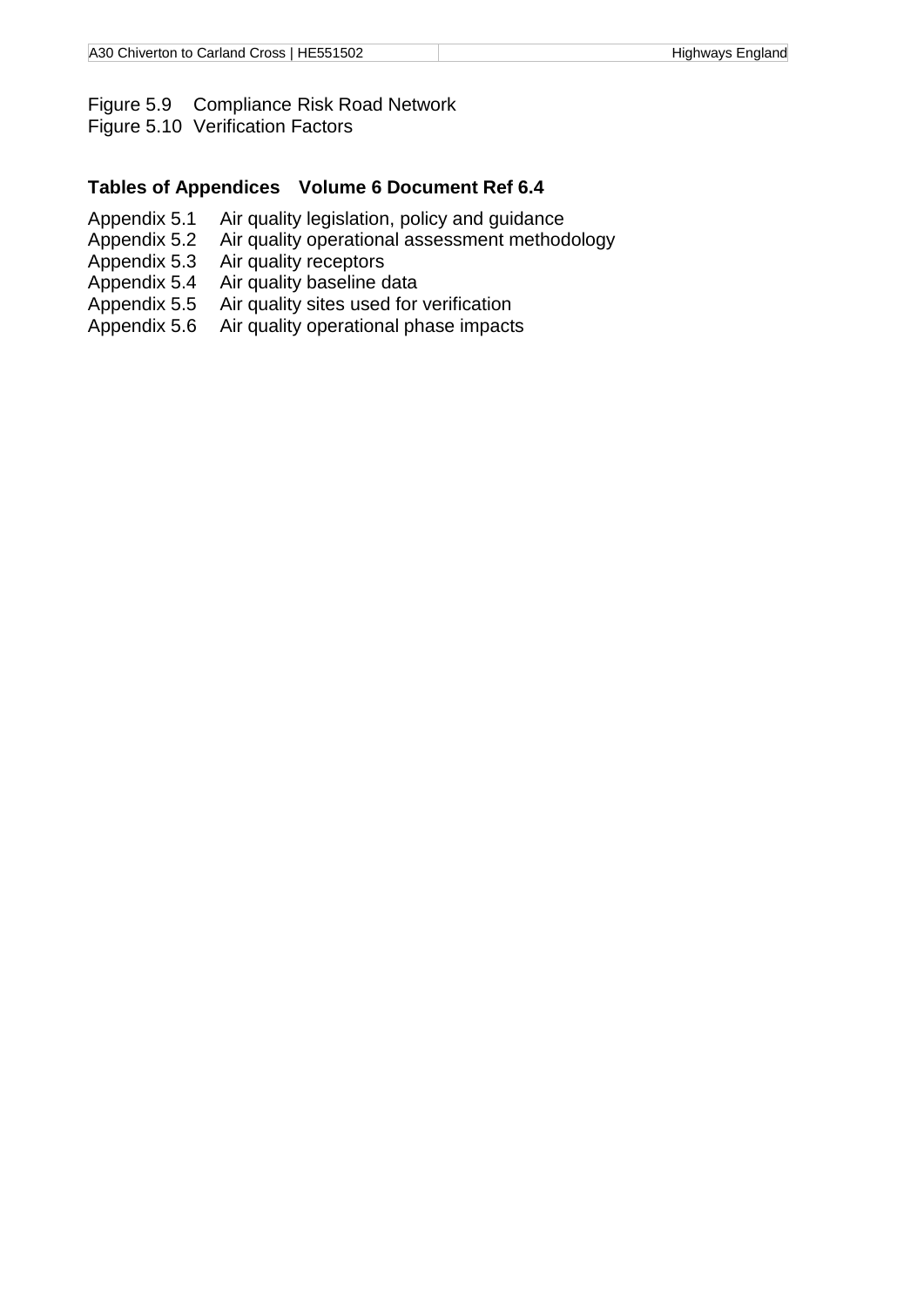# <span id="page-6-0"></span>**5 Air Quality**

# <span id="page-6-1"></span>**5.1 Introduction**

- $5.1.1$ Air quality is a consideration in any development proposal involving significant changes in the nature and location of emissions to air. The Chiverton to Carland Cross scheme would change the flows on the existing A30, and would change traffic flows on other roads in the wider surrounding area. This would result in changes to pollutant emissions from vehicle traffic and changes in ambient air quality at nearby receptors. In addition, the presence of significant ecological sites and the Truro and Kerrier air quality management areas (AQMAs) represent sensitivities which need to be addressed explicitly through detailed assessment.
- <span id="page-6-4"></span> $5.1.2$ A detailed DMRB assessment has therefore been undertaken to establish the potential effects of the scheme on local and regional air quality as outlined in the scoping report<sup>1</sup>. A detailed assessment of construction phase impacts has been scoped out of this assessment as set out in the **Scoping Opinion** (Volume 6 Document Ref 6.4 ES Appendix 4.1). However, a review of impacts has been undertaken following guidance in HA207/07 [1] in order to feed into the Outline Construction Environmental Management Plan (CEMP) (**Outline CEMP** (Annex L) Volume 6.4 Appendix 16.1). The CEMP will be submitted as part of the Environmental Statement (ES) with the Development Consent Order (DCO). This chapter describes the assessment of construction and operational effects arising from the scheme.

# <span id="page-6-2"></span>**5.2 Competent expert**

 $5.2.1$ The Air Quality Lead expert is an Associate Director and is Arup's UK lead on air quality, has an MA and PhD in Engineering from the University of Cambridge and is a Member of the Institution of Environmental Sciences, a Member of the Institute of Air Quality Management, and an Associate Member of the Institute of Acoustics. Full details are provided in Volume 6 Document Ref 6.4 Appendix 1.1.

# <span id="page-6-3"></span>**5.3 Legislation and policy context and guidance**

- $5.3.1$ Details of relevant European, national and local legislation, policy and guidance are provided in **Air Quality – Legislation, Policy and Guidance** (Volume 6 Document Ref 6.4 ES Appendix 5.1).
- $5.3.2$ Potential effects on air quality resulting from the scheme have been assessed following the principles in relevant guidance outlined in DMRB HA207/07 [1], associated Interim Advice Notes (IANs) and the Department for the Environment, Food and Rural Affairs' (Defra's) Local Air Quality Management Technical Guidance (LAQM TG.16) [2]. Relevant guidance documents used for the air quality assessment are listed below:
	- HA207/07 Design Manual for Roads and Bridges (DMRB) Volume 11, Section 3, Part 1, May 2007 [1];
	- IAN 170/12 v3 Updated air quality advice on the assessment of future NO<sub>x</sub> and NO<sup>2</sup> projections for users for the DMRB Volume 11, Section 3, Part 1 Air Quality, November 2013 [3];

1

<sup>1</sup> <https://infrastructure.planninginspectorate.gov.uk/projects/south-west/a30-chiverton-to-carland-cross-scheme/>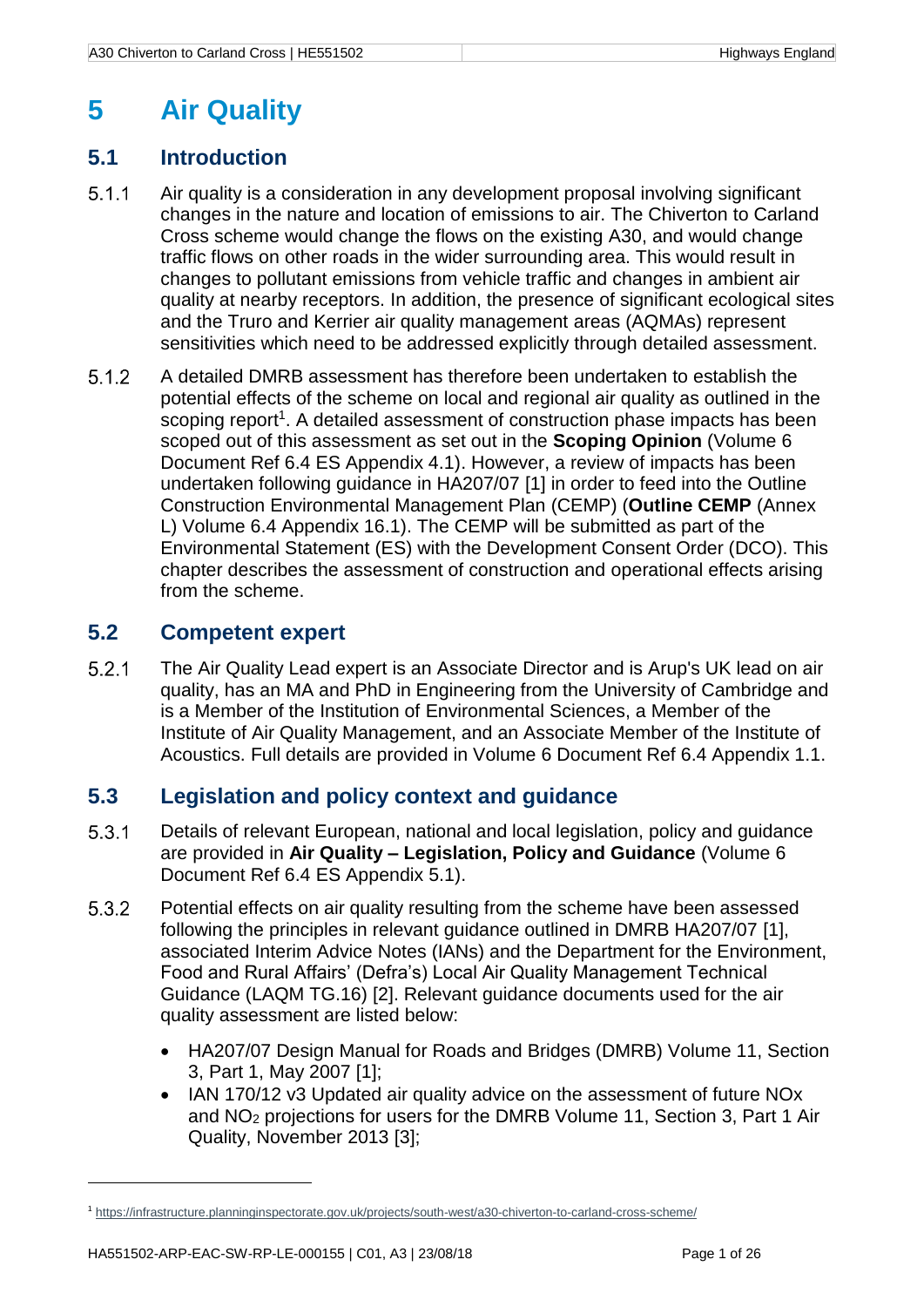- IAN 174/13 Updated advice for evaluating significant local air quality effects for users of DMRB Volume 11, Section 3, Part 1 Air Quality (HA207/07), June 2013 [4];
- IAN 175/13 Updated advice on risk assessment related to compliance with the EU Directive on ambient air quality and on the production of scheme Air Quality Action Plans for users of DMRB Volume 11, Section 3, Part 1 Air Quality (HA207/07), June 2013 [5];
- IAN 185/15 Updated traffic, air quality and noise advice on the assessment of link speeds and generation of vehicle data into 'speed-bands' for users of DMRB Volume 11, Section 3, Part 1 'Air Quality and Volume 11, January 2015 [6];
- Note on Highways England's Interim Alternative Long Term Annual Projection Factors (LTTE6) for Annual Mean NO<sup>2</sup> and NOx Concentrations between 2008 and 2030, draft, October 2013 [7];
- MPI-28-082014: Highways England Major Projects' Instructions Determining the correct base year traffic model to support air quality assessments (August 2014); and
- Defra's Local Air Quality Management Technical Guidance (LAQM TG.16) [2].

# <span id="page-7-0"></span>**5.4 Study area**

- 541 The air quality assessment comprises three sub-topics:
	- Construction dust assessment, which is related to the risk of dust nuisance and dust with potential to affect human health and ecosystems at a local level;
	- Local air quality, which relates to pollutants with potential to affect human health and ecosystems at a local level; and
	- Regional air quality, which relates to pollutants over a larger area.
- $5.4.2$ The study area for the assessment of local air quality has been defined following guidance contained in HA207/07. It comprises: all receptors within 200m of the centre line of the existing road; receptors within 200m of the centre line of the improvement scheme; and receptors within 200m of any other 'affected roads'.
- $5.4.3$ The Affected Road Network (ARN) for the local assessment was identified by the criteria published in HA207/07, based on changes between Do Minimum (DM) and Do Something (DS) scenarios. A road is in the ARN if one or more of the following criteria are true:
	- Road alignment will change by 5m or more:
	- Daily traffic flows will change by >=1,000 AADT;
	- Heavy Duty Vehicle (HDV) flows will change by >=200 AADT;
	- Daily average speed will change by >=10 kph; and
	- Peak hour speed will change by  $>=20$  kph.
- <span id="page-7-1"></span>For the regional air quality assessment, the ARN is defined as those links in the 5.4.4 Traffic Reliability Area (TRA) which meet any of the criteria below in the scheme opening year or design year (+15 years):
	- Daily traffic flows will change by 10% AADT or more;
	- HDV flows will change by 10% AADT or more; and
	- Daily average speed will change by 20km/hr or more.
- 5.4.5 Volume 6 Document Ref 6.3 ES Figure 5.1 shows the local air quality study area.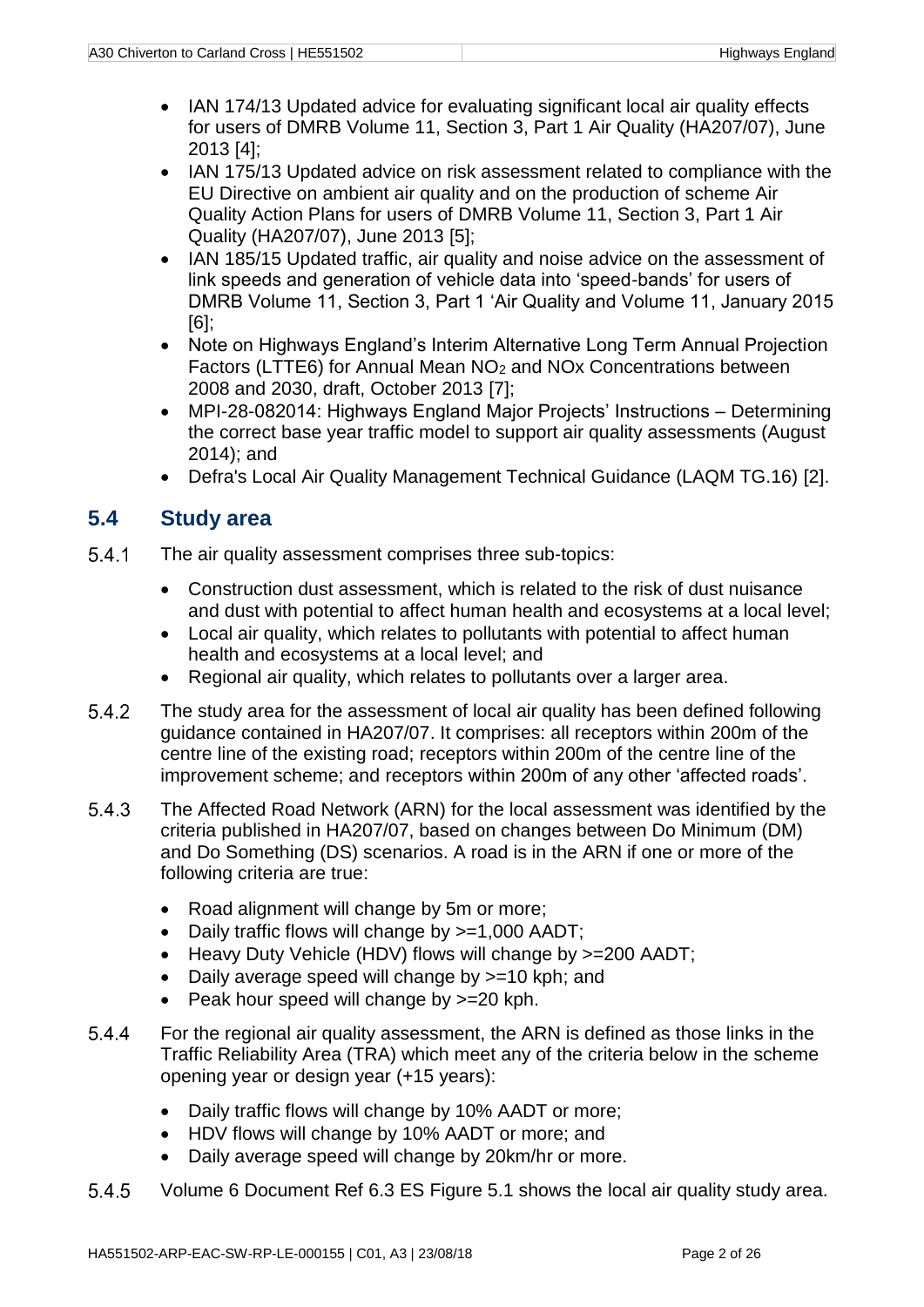- 5.4.6 The study area is the affected local ARN and was defined using traffic data provided by the traffic consultants. It covers the following areas:
	- A30 between Redruth and Victoria (including the scheme area between Chiverton and Carland Cross);
	- A and B roads between Redruth, Truro and Newquay.

# <span id="page-8-0"></span>**5.5 Potential impacts**

#### **Construction phase**

- $5.5.1$ Dust has the potential to cause nuisance to property, and very high levels of soiling can affect plants and ecosystems. There is the potential for dust nuisance on receptors within 200m of construction and haulage routes associated with the scheme. This nuisance, which is separate from adverse effects on health, can arise through annoyance caused by the soiling of windows, cars, washing and other property. During construction, potential air quality effects arise from dust emissions due to earthworks and construction activity associated with the scheme are assessed in section [5.10.](#page-19-0)
- $5.5.2$ There are a number of receptors which could be directly affected by dust nuisance associated with the scheme works or construction vehicle traffic, and there is therefore potential for adverse impacts. Best practice construction dust control measures are therefore recommended and are documented in the Air Quality Management Plan in the **Outline CEMP** (see Volume 6 Document Ref 6.4 Appendix 16.1). It should be noted that any potential impacts would be temporary in nature.

#### **Operational phase**

 $5.5.3$ During the operational phase, potential air quality effects arise from emissions from vehicles using the road network. These impacts are assessed in section [5.11.](#page-20-0)

## <span id="page-8-1"></span>**5.6 Assessment methodology**

#### **Construction Dust assessment**

- $5.6.1$ Dust emissions arising from construction and demolition activities are likely to be variable in nature and would depend on the type and extent of activity, soil type and moisture, road surface conditions and weather conditions.
- 5.6.2 Construction, demolition and earthwork activities from the scheme may all have an impact on local air quality. Trackout of material onto local roads where it can be re-suspended may also affect air quality. Trackout refers to the transport of dust and PM<sup>10</sup> from construction areas onto the road network.
- 5.6.3 A qualitative assessment of the impacts of nuisance dust arising during construction has been undertaken, using guidance set out in paragraph 3.45 of DMRB HA207/07. Properties within 200m of dust producing activities have been identified and appropriate mitigation recommended where required.
- 5.6.4 The emissions from heavy goods vehicles (HGVs) associated with the construction of the scheme have been scoped out of the assessment due to the temporary nature of the works and the minimal impact the additional vehicles would have on overall pollutant concentrations.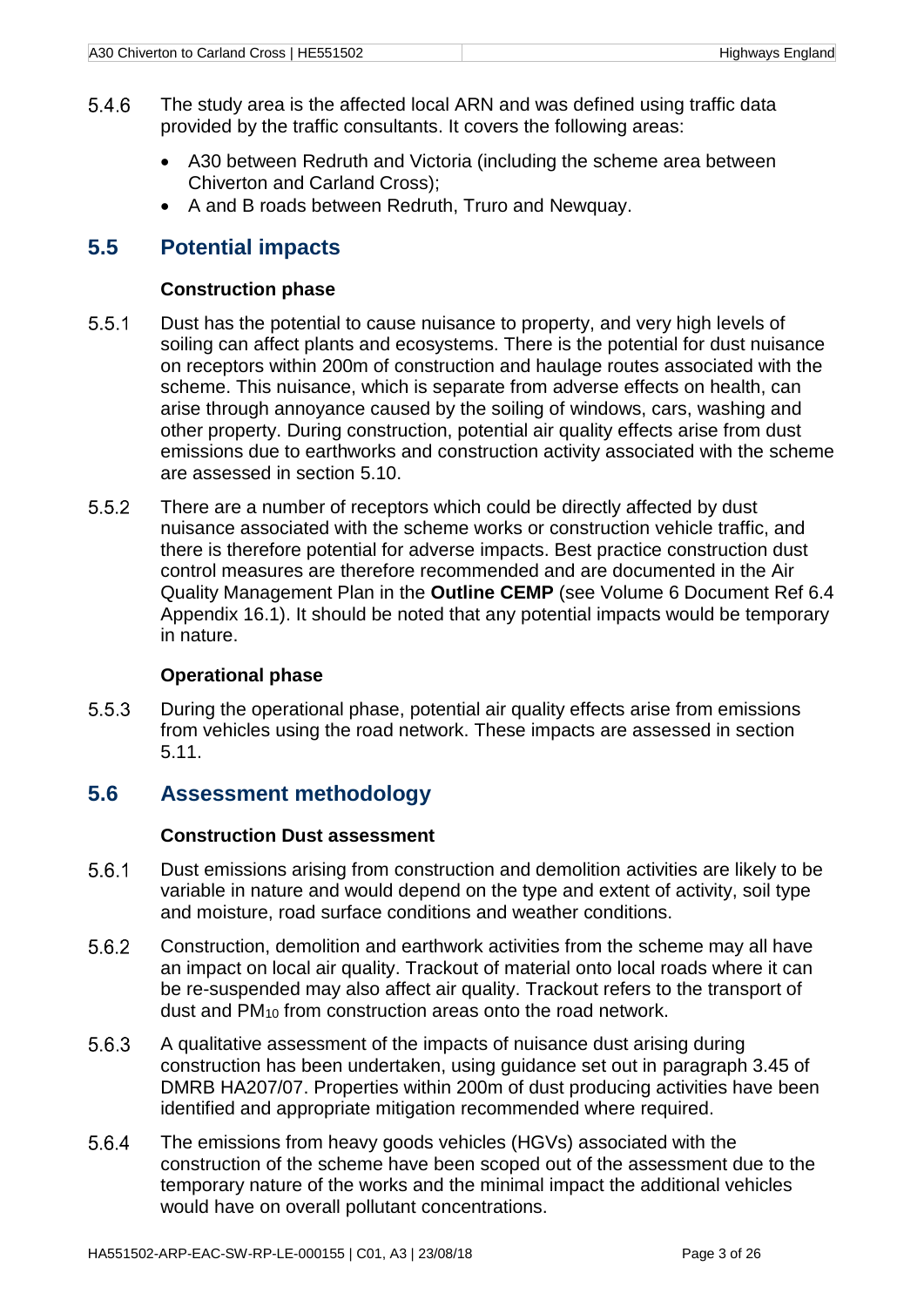5.6.5 The emissions from site equipment have been scoped out of the assessment due to the temporary nature of the works and the minimal impact the site equipment would have on overall pollutant concentrations. Best practice measures to minimise emissions from site equipment are included in the **Outline CEMP** (Volume 6 Document Ref 6.4 ES Appendix 16.1).

#### **Local Air Quality assessment**

- 5.6.6 A detailed assessment has been carried out using an air dispersion model ADMS-Roads v.4.1.1.0 to determine the potential effects on annual mean NO<sup>2</sup> concentrations at selected sensitive receptors (locations of relevant human exposure and designated ecological sites), in accordance with HA207/07 guidance. In particular, modelled concentrations have been compared with the EU limit value for annual mean NO<sup>2</sup> following the method detailed in IAN175/13 to provide a clear indication of the scheme's potential to affect the UK's ability to comply with the Air Quality Directive [8].
- 5.6.7 HA207/07 provides guidance on whether an assessment should be detailed or simple. A detailed assessment will usually involve dispersion modelling to assess the scheme impacts, whereas a simple approach would usually follow a spreadsheet-based assessment of changes in emissions. At the scoping stage it was identified that a detailed assessment would be carried out. This chapter provides the results of the detailed assessment.

#### **Assessment scenarios**

- 5.6.8 The assessment for local air quality has been undertaken for the following scenarios:
	- 2016 Baseline scenario;
	- 2023 Do-Minimum (DM) scenario: the traffic scenario at the year of opening without the scheme;
	- 2023 Do-Something (DS) scenario: the traffic scenario at the year of opening with the scheme;
- 5.6.9 For local air quality, the opening year of the scheme is likely to be the worst case scenario as vehicle emissions and background pollutant concentrations are anticipated to decrease over time due to improvements in fuel technologies.
- 5.6.10 Evidence from monitoring across the UK has indicated concentrations of pollutants are not reducing as quickly as predicted by Defra despite improvements to engine technology. To account for this, the future baseline projections scenarios were also calculated for 2023 following the methodology in IAN 170/12/v3.
- 5.6.11 The assessment in this chapter uses data provided from the traffic model for the future years which includes a number of future developments (Volume 7 Document Ref 7.5 ComMA Table 13-2 identifies the developments used in the traffic model).

#### **Local Air Quality modelling**

- 5.6.12 The inputs to the modelling process included:
	- Traffic data;
	- Receptor locations;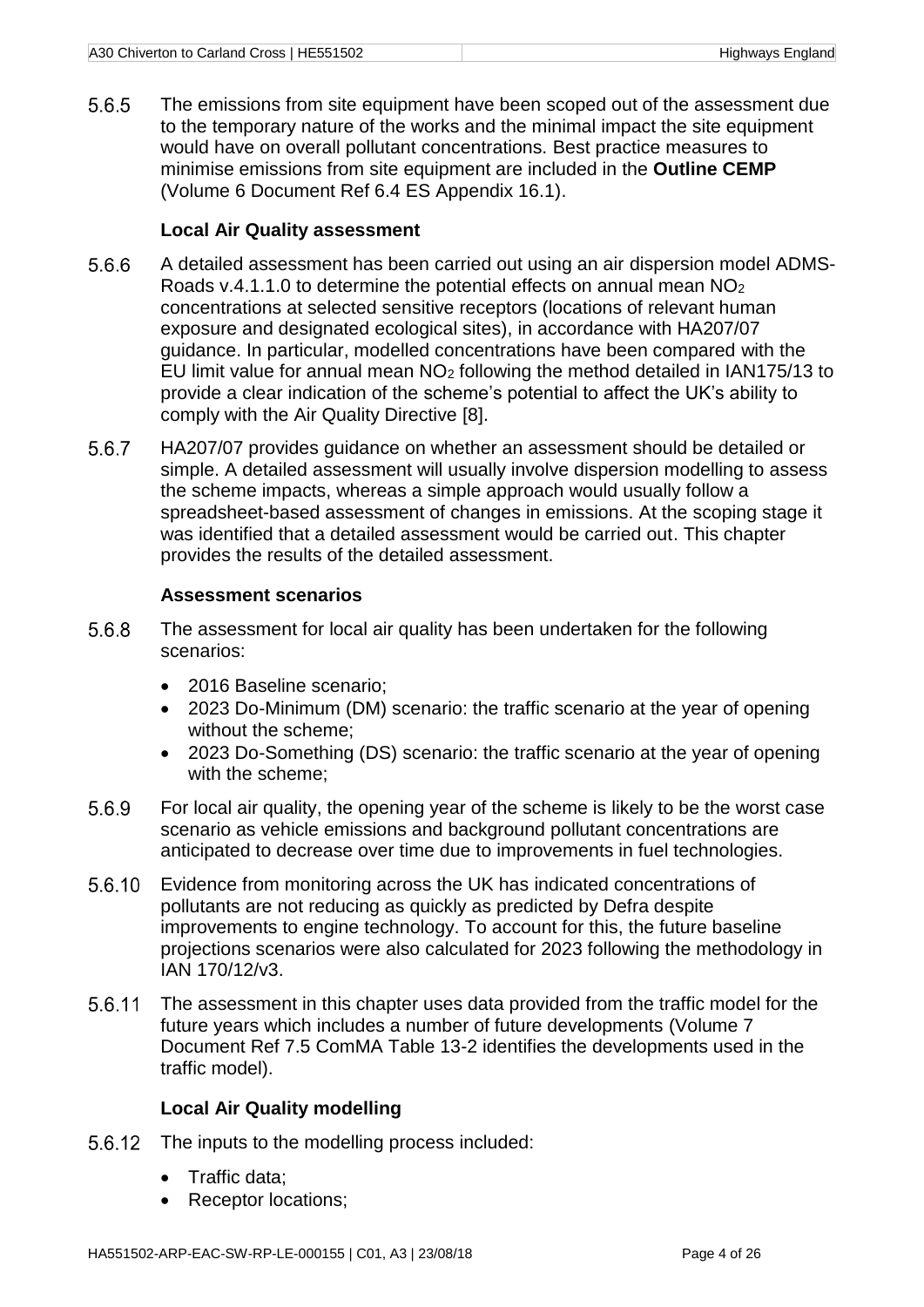- Meteorological data; and
- Background concentrations.
- Further details of the dispersion modelling inputs are provided in **Air Quality – Operational Assessment Methodology** (Volume 6 Document Ref 6.4 ES Appendix 5.2.)

#### **Traffic data**

- 5.6.14 Traffic data has been provided for the air quality assessment by the Arup transport team. Traffic data provided represents the average conditions occurring in four specific time periods (morning peak, inter-peak, afternoon peak and offpeak). For the time periods in [Table 5-1](#page-10-0) the following data parameters were provided:
	- Traffic flow, defined as vehicles/hour;
	- Percentage heavy duty vehicles (HDV);
	- Vehicle speeds, in kilometres per hour (kph); and
	- Speed band information for use in calculation of emission factors in accordance with IAN 185/15.

| <b>Traffic period</b> | Time period                |
|-----------------------|----------------------------|
| AM peak (AM)          | 3 hours $(07.00 - 10.00)$  |
| Inter-peak (IP)       | 6 hours $(10.00 - 16.00)$  |
| PM peak (PM)          | 3 hours $(16.00 - 19.00)$  |
| Off peak (OP)         | 12 hours $(19.00 - 07.00)$ |

#### <span id="page-10-0"></span>**Table 5-1 Traffic time periods**

- Emissions from traffic data were calculated using the emission factors provided in the latest version (version 3) of IAN 185/15. Using this methodology allows the effects of reducing or creating congestion to be more effectively assessed within the air quality study area.
- 5.6.16 The GIS software, ArcMap, was used to assist in inputting the road link information into the air quality model.

#### **Receptors**

- 5.6.17 Human and ecological receptors have been identified and added to the air quality dispersion model.
- 5.6.18 The building usage was determined using the Ordnance Survey Address Base Plus dataset, and air quality calculations were made at the nearest façade to the busiest road.
- A total of 576 human receptors are included in the assessment, and selected using the following criteria and professional judgement:
	- Proximity to the affected roads;
	- Representativeness of the maximum effects of the scheme in that region; and
	- Whether they are at risk of exceeding the annual mean  $NO<sub>2</sub>$  Air Quality Objective (AQO).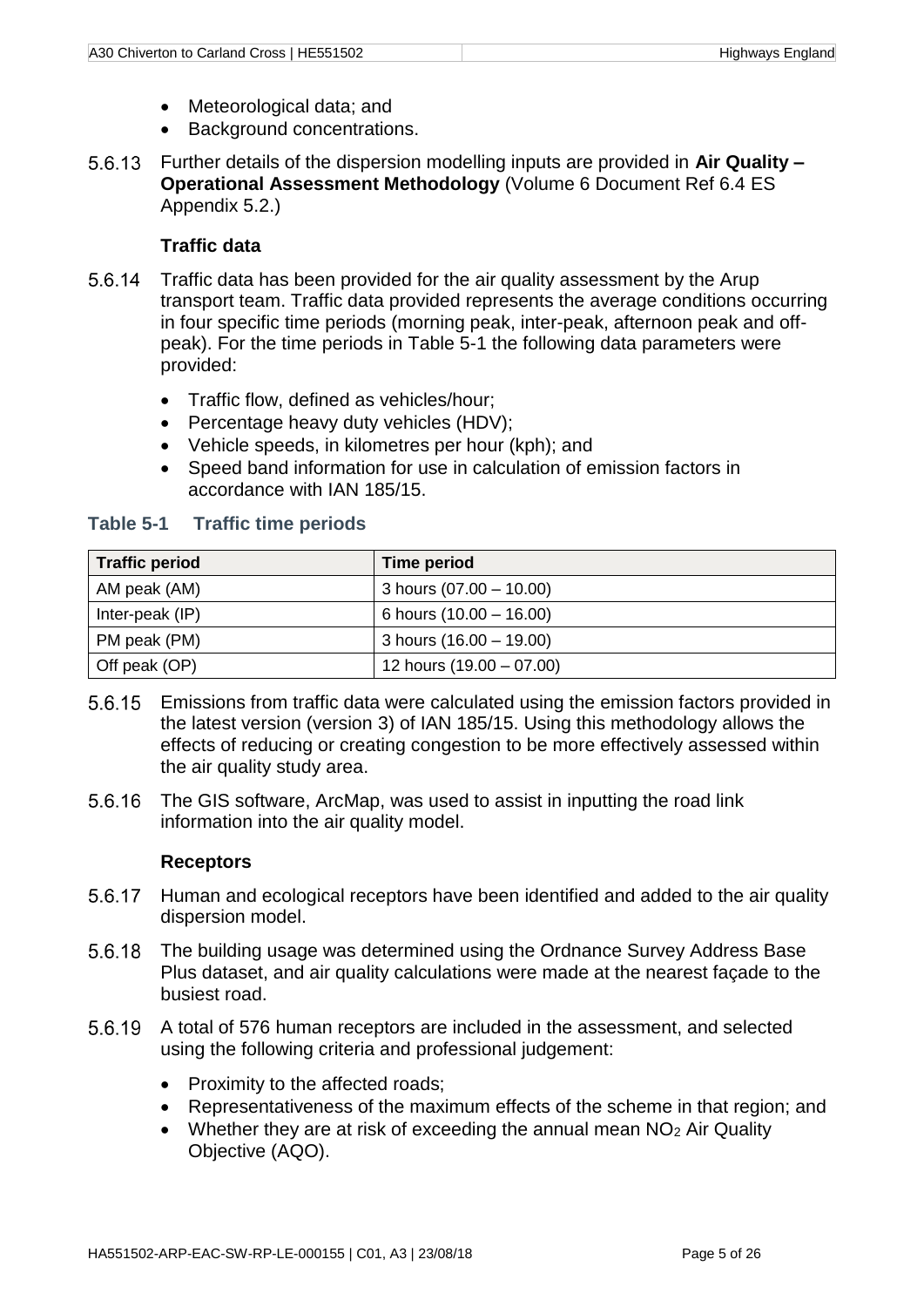The list includes dwellings, hospitals, educational establishments; they are shown 5.6.20 as dots on the human receptors drawing Volume 6 Document Ref 6.3 ES Figure 5.2. All locations, referred to as 'receptors' are treated as being equally sensitive.

#### **Designated Habitat Sites**

- 5.6.21 To assess the impacts on ecosystems the study area was reviewed to identify Special Areas of Conservation (SAC), Special Protection Areas (SPA) and Sites of Special Scientific interest (SSSI) within 200m of the ARN. Seven designated sites were identified along the A30, B3285 and A390. Details of the designated sites are provided in Table 5.2 (additional information is provided in **Ecology and Nature Conservation** (Volume 6 Document Ref 6.2, Chapter 8)). All seven sites are shown in the ecological receptors drawing, Volume 6 Document Ref 6.3 ES Figure 5.3. Further information on the ecological receptors selected is provided in **Air Quality - Receptors** (Volume 6 Document Ref 6.4 ES Appendix 5.3.)
- Effects at ecological receptors have been assessed in accordance with Annex F of DMRB HA207/07.
- 5.6.23 Receptor transects (receptor points at specified distances away from the roadside) for each of the assessed designated sites up to 200m from the source have been included to allow assessment of the drop off in emissions and deposition at increasing distances from the road. All ecological receptor locations were modelled at a height of 0m.
- Following guidance in IAN 174/13, in the first instance, the magnitude of change in annual mean NOx concentrations at the designated sites has been determined. The guidance notes that where the magnitude of change is less than  $0.4\mu q/m^3$ then the effects are considered to be imperceptible and unlikely to be significant.

| <b>Site Name</b>                                  | <b>Designation</b>    | <b>Habitat</b>                   |
|---------------------------------------------------|-----------------------|----------------------------------|
| <b>Penhale Dunes</b>                              | <b>SAC &amp; SSSI</b> | Calcareous grassland             |
| <b>Carrick Heaths</b>                             | SSSI                  | Fen, marsh and swamp             |
| Fal & Helford                                     | <b>SAC</b>            | <b>Estuaries</b>                 |
| Newlyn Downs                                      | <b>SAC</b>            | Dwarf shrub heath                |
| <b>Breney Common and Goss</b><br>and Tregoss Moor | <b>SAC</b>            | Transition mires and quaking bog |
| <b>River Camel</b>                                | <b>SAC</b>            | Old sessile oak woods            |
| <b>Mid Cornwall Moor</b>                          | <b>SSSI</b>           | Transition mires and quaking bog |

#### <span id="page-11-0"></span>**Table 5-2 Designated habitats used in the assessment**

#### **Meteorological data**

5.6.25 The effect of meteorological conditions on dispersion is accounted for in the dispersion model. The most significant factors that affect dispersion are wind speed, wind direction and atmospheric stability. The meteorological data site considered to be most representative of conditions across the study area was Camborne. The site is located 7km east of the scheme. Data from this site was obtained<sup>2</sup> in model-ready format. The wind rose shown in Figure 5.1 of **Air quality – legislation, policy and guidance** (Volume 6 Document Ref 6.4 ES

1

<sup>2</sup> Data provided by ADM Ltd.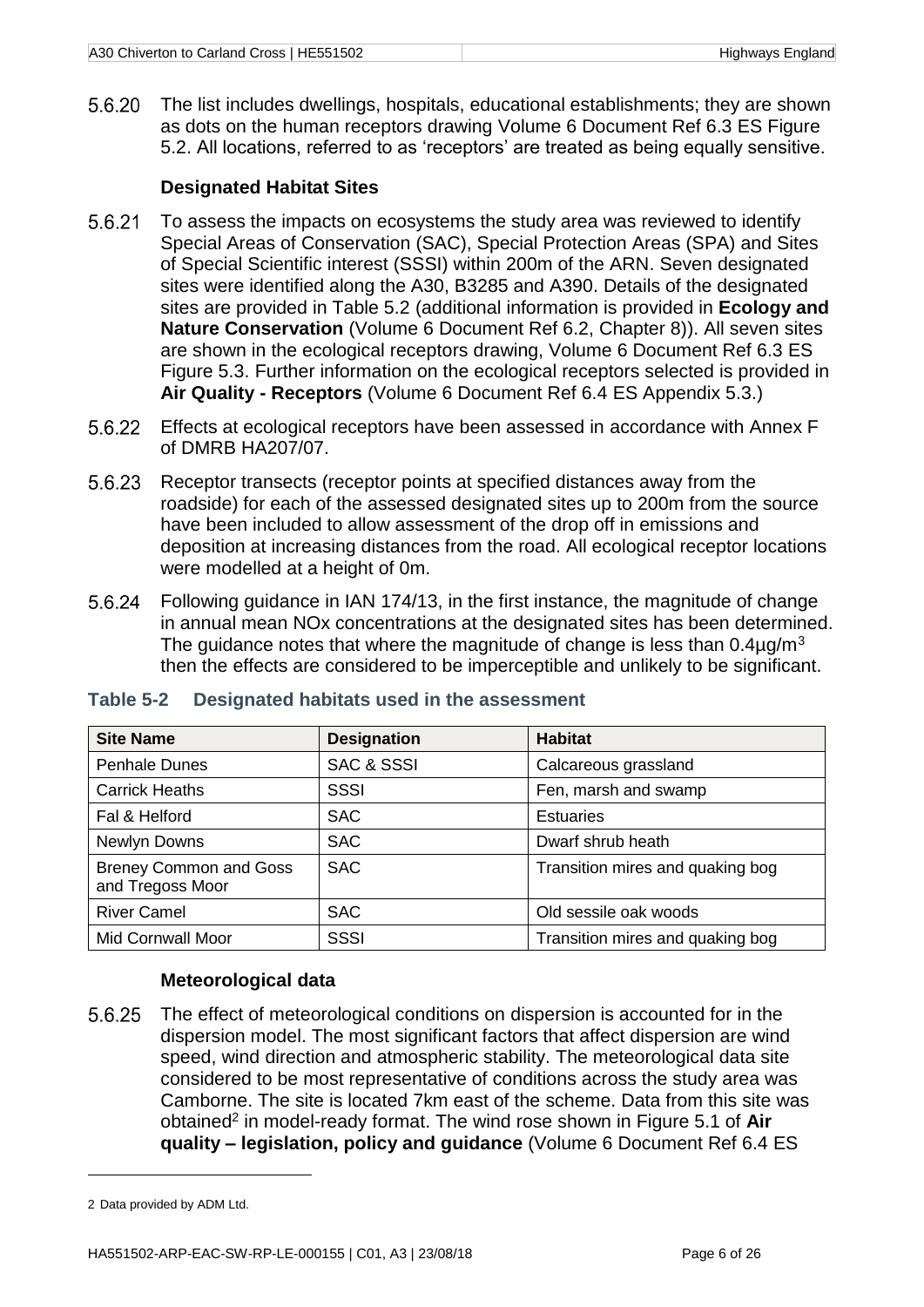Appendix 5.2 derived from this data identified the predominant wind directions as being westerly and south-westerly. Further detail on the meteorological data is provided in **Air quality – operational assessment methodology** (Volume 6 Document Ref 6.4 ES Appendix 5.2.)

#### **Background concentrations**

- 5.6.26 'Background' air quality is a concept used to enable assessment of the effects of all relevant emission sources, without the need for all the sources to be considered explicitly. For the purposes of this assessment, the background air quality represents the contribution of all relevant sources of air pollutants, except those from roads specifically included in the air quality model. The predicted concentration impact due to the modelled roads is added to the background pollutant concentrations.
- 5.6.27 The Defra air quality website [9] includes estimated background air concentrations for NO<sup>x</sup> and NO2, for each 1km by 1km square covering England.
- 5.6.28 The 'in-grid square' and 'out-grid square' contribution from motorway, trunk 'A' road and primary 'A' road sectors have been removed from the background annual mean  $NO<sub>x</sub>$  concentration estimates, and background annual mean  $NO<sub>2</sub>$ estimates have been corrected, to account for the change in NOx concentration, using the Defra's Background NO<sup>2</sup> Calculator [10]. This process has been undertaken to avoid double counting of road traffic emissions from those road sources included in the dispersion model.
- 5629 The Defra background concentrations with major road sector contributions removed have been used in the modelling. A comparison with the local authority monitoring data showed a small percentage change between the Defra background concentrations and the local monitored background data. The Defra mapped concentrations were within ±15% of observed background concentrations. Details of the comparison and details of sites selected are provided in **Air quality – baseline data** (Volume 6 Document Ref 6.4 ES Appendix 5.4.) Details of the sector removed background concentrations at each receptor are provided in **Air Quality – Operational Phase Impacts** (Volume 6, Document Ref 6.4, ES Appendix 5.6).

#### **Model verification**

- 5.6.30 A comparison of modelled and measured NO2 concentrations has been undertaken. This process is known as model verification. Verification has been undertaken for the base year, using the principles laid out in Section A3.223 of LAQM TG.16. Additional receptor points have been included in the baseline modelling to represent the location of diffusion tube sites within 200m of the ARN to provide information for the verification exercise. The locations of selected verification points are shown in Volume 6 Document Ref 6.3 ES Figure 5.4.
- <span id="page-12-0"></span>5.6.31 The objectives of the model verification are to evaluate model performance, determine whether model adjustment is required, and to provide confidence in the assessment.
- 56.32 LAQM TG.16 suggests that if modelled annual mean NO<sub>2</sub> concentrations are within ±25% and preferably within ±10% of the monitored concentration and there is no systematic under or over prediction, then model adjustment is not considered necessary to further improve modelled results. IAN 174/13 notes the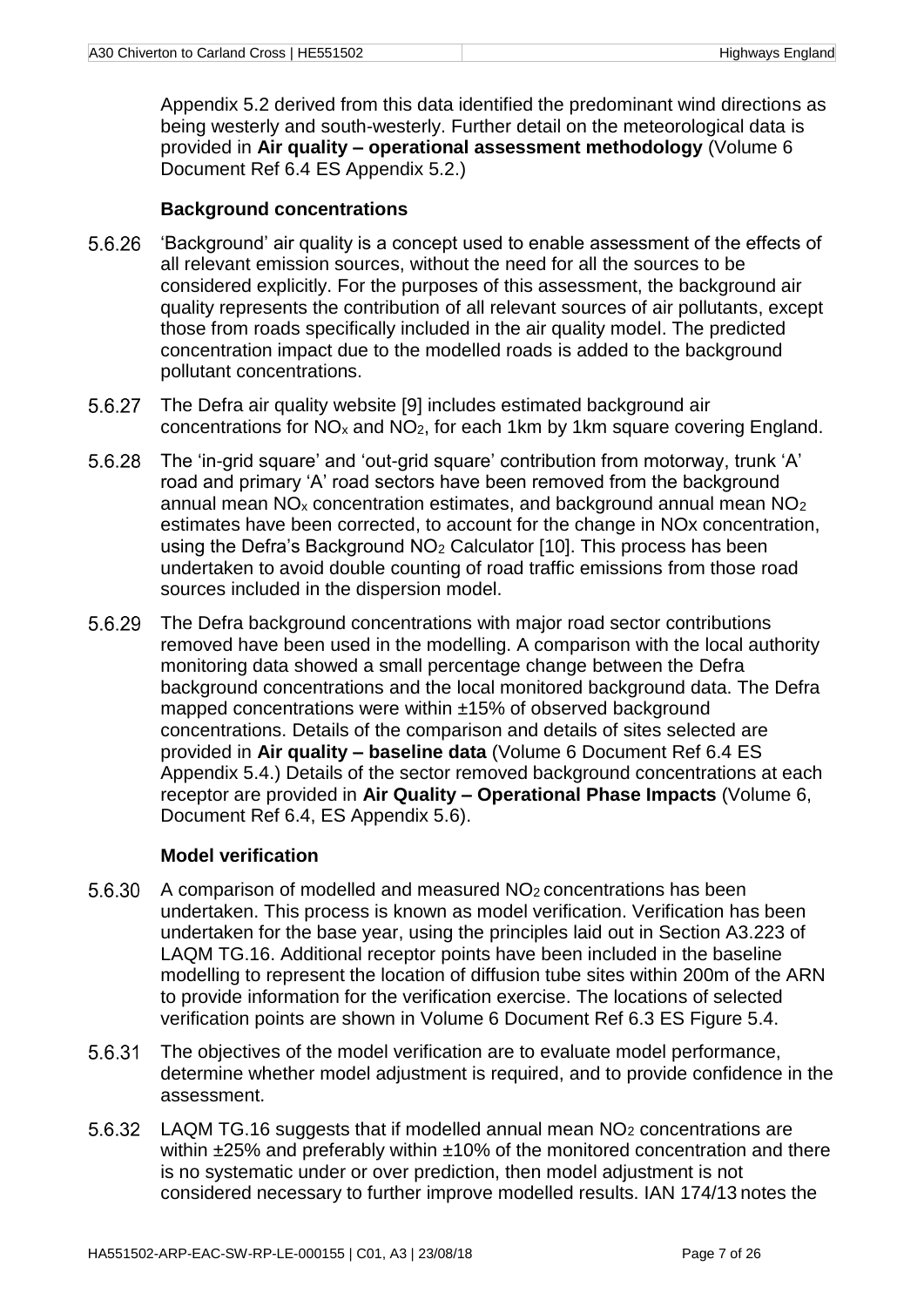desirability of achieving ±10% verification where concentrations are close to or above the air quality threshold.

- Modelled and monitored results may not compare well at some locations for a number of reasons including:
	- Uncertainties in estimated traffic flow and speed data;
	- Model setup (including street canyons, road widths, receptor locations);
	- Model limitations (treatment of roughness and meteorological data);
	- Uncertainty in monitoring data (notably diffusion tubes, e.g. bias adjustment factors and annualisation of short-term data); and
	- Uncertainty in emissions/emission factors.
- The above factors were investigated as part of the model verification process to minimise the uncertainties as far as practicable.
- 5.6.35 Some monitoring locations are not suitable for model verification purposes as there may be specific local influences or they are located too close to the road, where LAQM TG.16 advises they should not be used. Therefore, each site was examined and it was considered whether it was suitable for use in the verification study. Some locations were then removed from the verification. For those monitoring sites not used, the justification for their removal is provided in **Air Quality – Sites Used for Verification** (Volume 6 Document Ref 6.4 ES Appendix 5.5).
- Further detail on the verification process is provided in **Air Quality – Sites Used for Verification** (Volume 6 Document Ref 6.4 ES Appendix 5.5).

#### **NOx to NO<sup>2</sup> conversion**

- 5.6.37 The approach to calculating the conversion of roadside  $NO<sub>x</sub>$  to  $NO<sub>2</sub>$  has followed the guidance in LAQM TG.16. This approach allows the calculation of  $NO<sub>2</sub>$  from  $NO<sub>x</sub>$  concentrations, taking into account the difference between ambient  $NO<sub>x</sub>$ concentration with and without the development, the concentrations of ozone and the different proportions of primary  $NO<sub>2</sub>$  emissions in different years. This approach is available as a spreadsheet calculator [11]; the version released in October 2017 (v6.1) has been used.
- <span id="page-13-0"></span>5.6.38 Emission controls on vehicles have been introduced as a measure to reduce concentrations of NO<sup>2</sup> in the atmosphere. Levels of atmospheric NO<sup>2</sup> have not reduced as quickly as predicted due to ineffective emission controls on some vehicles in real world conditions. IAN 170/12v3 has been used to carry out sensitivity testing of future  $NO<sub>x</sub>$  and  $NO<sub>2</sub>$  trends. As outlined in the IAN, the projection factors provided on the Defra website [12] may be too optimistic and the long term trend factors provided with the IAN may be too pessimistic resulting in unrealistic projections. Highways England has produced an interim set of factors [7] to take a conservative approach to the anticipated improvements in air quality due to improved emission controls. The interim factors (LTTE6) do not take the most optimistic view of the benefits of Euro 6/VI vehicles. Additionally, they do not include the benefits of Euro6/VI vehicles having an immediate impact upon emissions. Instead a more conservative approach is taken with improvements of NO<sup>2</sup> concentrations starting to be realised from around 2015. Due to this conservative approach taken in the LTTE6 factors, it is the professional opinion of suitably qualified and experienced specialists that the interim factors are the most suitable for this assessment.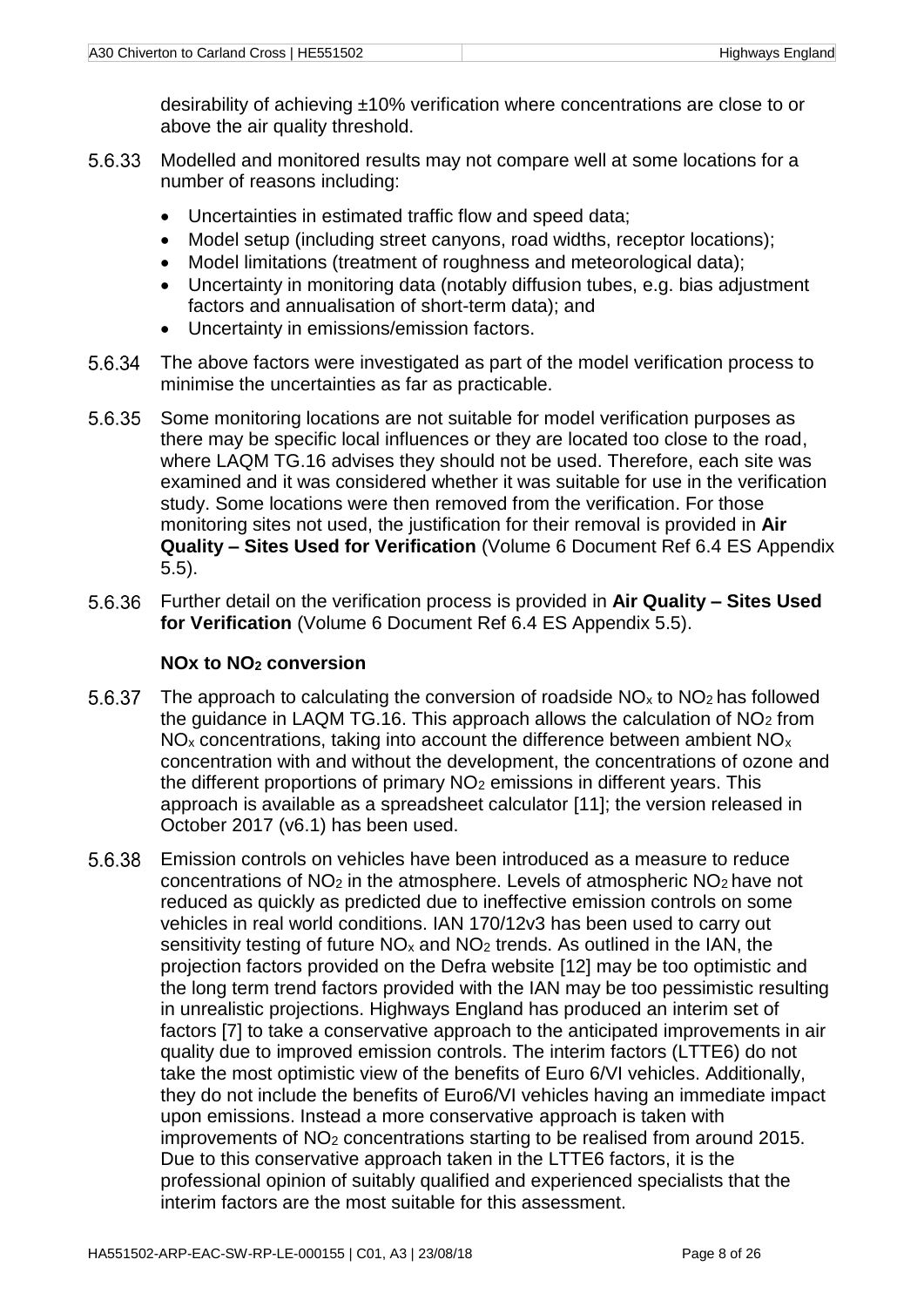#### **Regional air quality assessment**

5.6.39 Pollutant emissions have been calculated for the regional assessment study area based on the regional assessment screening criteria outlined in Section [5.4.4.](#page-7-1) Emissions have been calculated using the traffic characteristics (AADT flows, average vehicle speeds and percentage HDVs) and road length for each affected road in the study area. The emission factors given in IAN 185/15 have been used. Total annual emissions for both the base year (2016), Do-Minimum and Do-Something scenarios (2023) and Design year (2038) have been calculated for the purposes of the regional assessment. As emission factors are not available for 2038, the traffic data for 2038 have been processed using emission factors for the latest year for which factors are available, 2030.

#### **Compliance risk assessment**

- 5.6.40 IAN 175/13 provides guidance in relation to the assessment of the risk of the scheme being non-compliant with the EU Directive on Ambient Air Quality (2008/50/EC). The compliance risk assessment is undertaken using the modelling results from the local air quality assessment. To undertake compliance risk assessment, the following information is required:
	- Local air quality modelled results;
	- Defra's Pollution Climate Mapping (PCM) model outputs for the compliance road network [13]; and
	- Defra's zones and agglomerations maps [14].
- 5.6.41 Defra uses the PCM model to report against compliance with the EU Directive 2008/50/EC. The current PCM model results have concentrations predicted for each year between 2015 and 2030.
- 5.6.42 To determine the study area for the compliance risk assessment the local air quality study area is compared to the compliance link locations in the PCM model. Where the two networks intersect this is defined as the compliance risk road network (CRRN) and forms the basis of the assessment of compliance risk.
- 5.6.43 The impacts of the scheme (i.e. the change in concentrations predicted by the ADMS-Roads model) are added to the modelled concentrations from the Defra PCM model for the opening year of the scheme.
- To determine the compliance risk of the scheme, the Compliance Risk Flow Chart 5.6.44 in Annex A of IAN 175/13 has been followed.

#### **TAG Air quality assessment**

- 5.6.45 DMRB HA207/07 indicates that a Transport Analysis Guidance (TAG) assessment should be undertaken for road schemes. The TAG assessment of air quality is an estimation of the overall change in people's exposure to concentrations of NO2 and PM10. These pollutants are identified as of particular concern with respect to compliance with the UK AQS objectives and EU limit values.
- 5.6.46 The assessment involves calculating the relative exposure of sensitive receptors to the predicted change in air quality arising from the scheme.
- 5.6.47 The study area for the TAG assessment is the same as the study area of the local air quality assessment.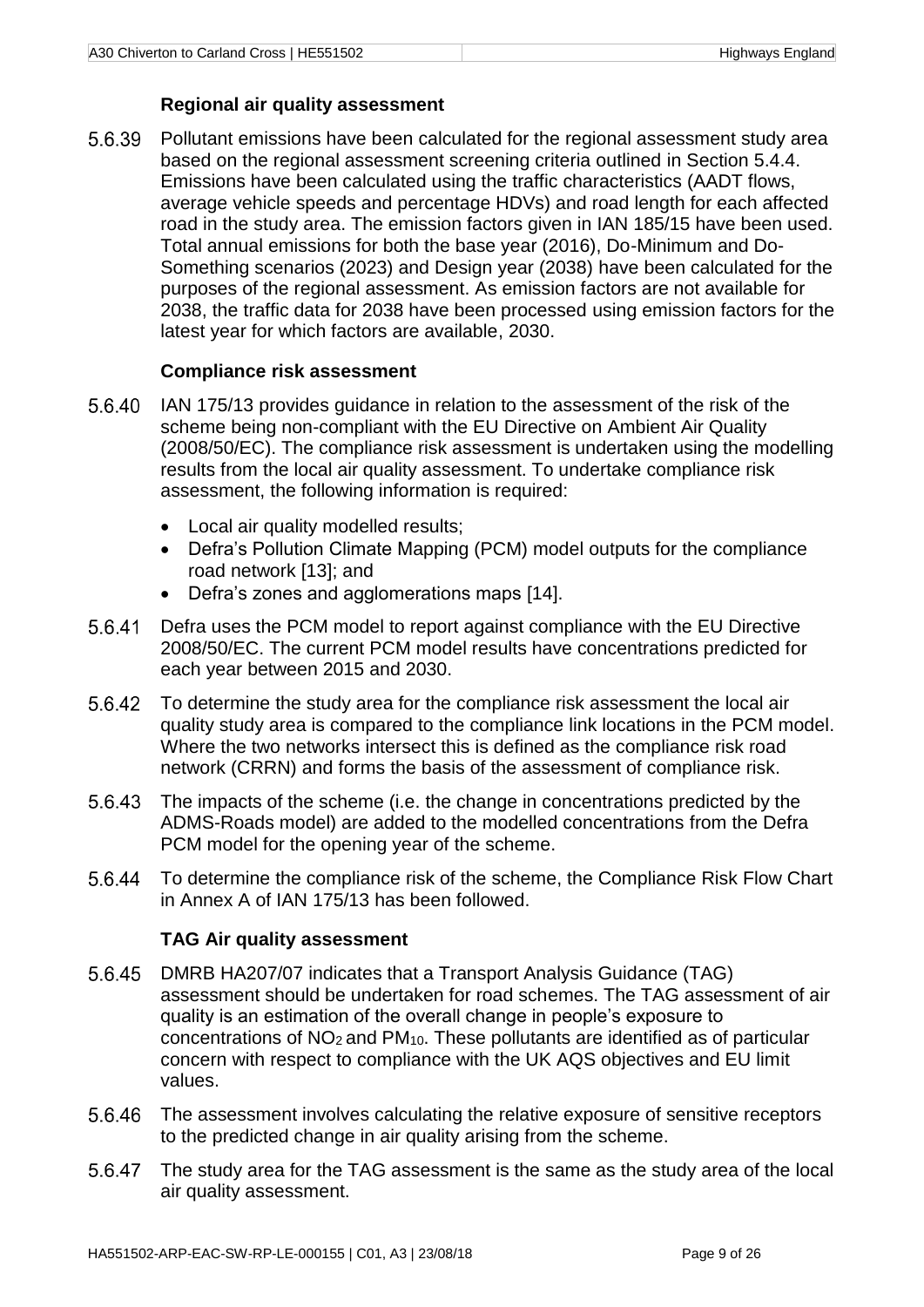- 5.6.48 The TAG assessment creates an overall 'score' for the scheme, which is calculated on the basis of the number of residential properties within 200m of affected roads and the overall sum of the changes in  $NO<sub>2</sub>$  and PM<sub>10</sub> at these properties. The spatial distribution of these changes is then assessed against subsets of the population, including subsets based on monetary income and age. As part of the TAG, annual mass emissions of  $NO<sub>x</sub>$ ,  $PM<sub>10</sub>$  and  $CO<sub>2</sub>$  will be calculated.
- The results of the TAG are available in the TAG worksheets provided for the scheme (Volume 7 Document Ref 7.5 Distributional Impact Assessment).

#### **Operational assessment criteria**

- Evaluation of the significance of the local air quality findings has been undertaken in accordance with IAN 174/13. The key criteria outlined in IAN 174/13 against which air quality should be considered are:
	- Is there a risk that environmental standards will be breached?
	- Is there a high probability of the effect occurring?
	- Will there be a large change in environmental conditions?
	- Will the effect continue for a long time?
	- Will many people be affected?
	- Is there a risk that protected sites, areas, or features will be affected?
	- Will it be difficult to avoid, or reduce or repair or compensate for the effect?
- 5.6.51 The evaluation of the significance of nitrogen deposition results requires advice from an ecologist and therefore the significance of changes in pollutant concentrations and deposition rates at ecological designations is also discussed in Ecology and nature conservation (Volume 6 Document Ref 6.2 ES Chapter 8)
- To assess the magnitude of change at receptor locations, including ecological receptors, as a result of the scheme, IAN 174/13 provides the criteria shown in **[Table 5-3](#page-15-0)**. These are based upon the view that while modelled results are considered reasonably accurate, there is still an element of residual uncertainty, hereafter referred to as Measure of Uncertainty (MoU). This is due to inherent uncertainty in air quality monitoring, modelling and the input data used in the assessment.

| Magnitude of change in<br>concentration (µg/m <sup>3</sup> ) | Value of change in annual average NO <sub>2</sub> and PM <sub>10</sub>                                                                                                      |
|--------------------------------------------------------------|-----------------------------------------------------------------------------------------------------------------------------------------------------------------------------|
| Large $(>4)$                                                 | Greater than full MoU value of 10% of the AQO $(4\mu g/m^3)$                                                                                                                |
| Medium $(>2 - 4)$                                            | Greater than half the MoU $(2\mu q/m^3)$ , but less than the full MoU<br>$(4\mu g/m^3)$ of 10% of the AQO                                                                   |
| Small $(>0.4 - 2)$                                           | More than 1% of objective $(0.4\mu g/m^3)$ and less than half of the<br>MoU i.e. 5% ( $2\mu$ g/m <sup>3</sup> ). The full MoU is 10% of the AQO ( $4\mu$ g/m <sup>3</sup> ) |
| Imperceptible $(6.4)$                                        | Less than or equal to 1% of AQO $(0.4\mu g/m^3)$                                                                                                                            |

#### <span id="page-15-0"></span>**Table 5-3 Magnitude of change criteria**

- 5.6.53 Where predicted annual mean NO<sub>2</sub> concentrations are below the AQO or the magnitude of change is  $\leq 0.4 \mu$ g/m<sup>3</sup>, effects are likely to be imperceptible.
- IAN 174/13 also provides guidelines to aid the interpretation of significance of public exposure. [Table 5-4](#page-16-1) shows the guideline criteria used in this assessment.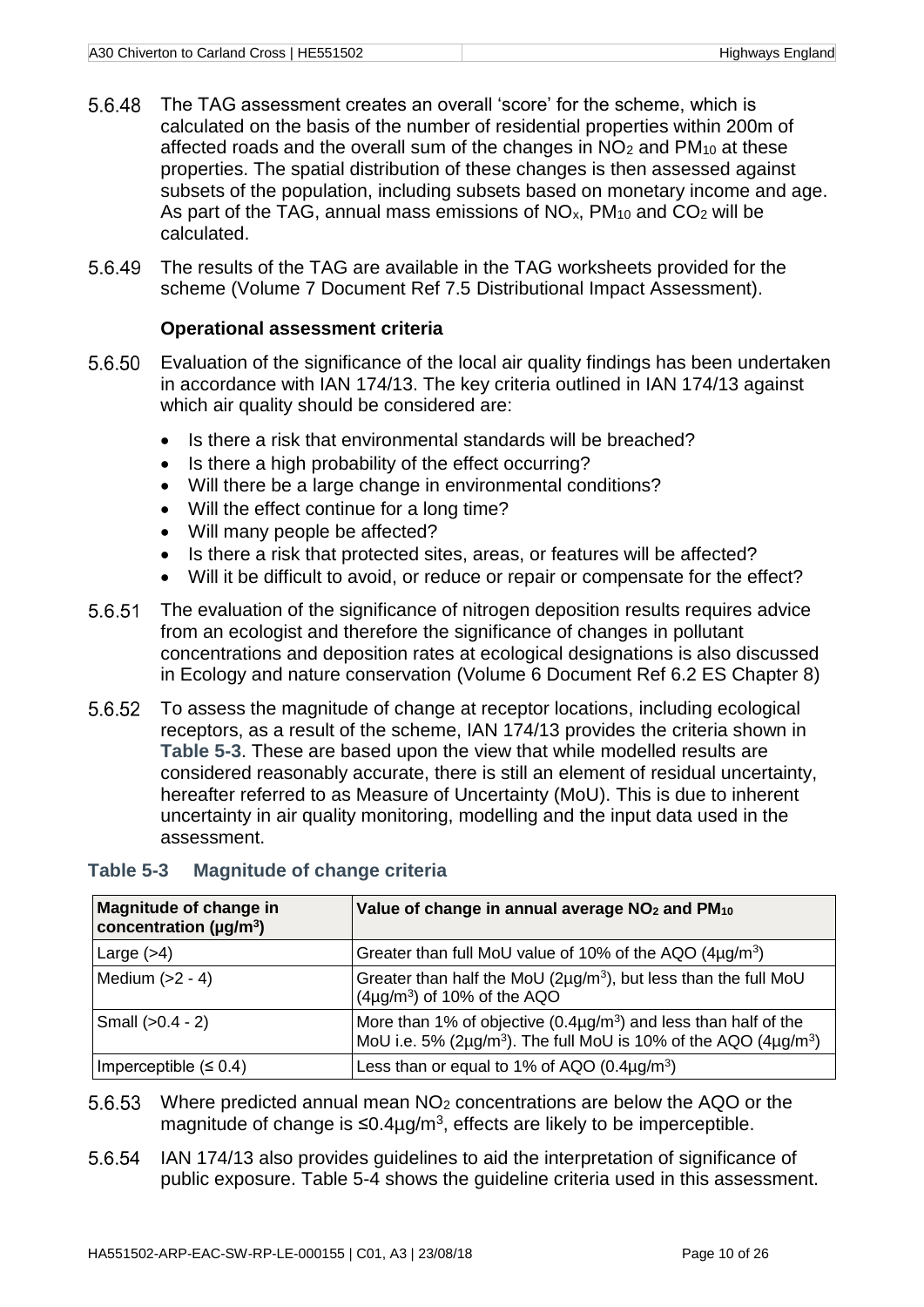|                                           | Number of receptors with:                                                                                    |                                                             |  |  |  |
|-------------------------------------------|--------------------------------------------------------------------------------------------------------------|-------------------------------------------------------------|--|--|--|
| Magnitude of change in<br>$NO2(\mu g/m3)$ | Worsening of AQO already above Improvement of an AQO already<br>objective or creation of a new<br>exceedance | above objective or the removal of<br>an existing exceedance |  |  |  |
| Large $(>4)$                              | $1 - 10$                                                                                                     | $1 - 10$                                                    |  |  |  |
| Medium $(>2 - 4)$                         | $10 - 30$                                                                                                    | $10 - 30$                                                   |  |  |  |
| Small $(≤0.4 - 2)$                        | $30 - 60$                                                                                                    | $30 - 60$                                                   |  |  |  |

#### <span id="page-16-1"></span>**Table 5-4 Guideline for number of properties constituting a significant effect**

# <span id="page-16-0"></span>**5.7 Baseline conditions**

- $5.7.1$ In order to provide an assessment of the significance of any new development proposal (in terms of air quality), it is necessary to identify and understand the baseline air quality conditions in and around the study area. This provides a reference level against which any potential changes in air quality can be assessed. Since the baseline air quality is predicted to change in the future (mainly because vehicle emissions are changing), the baseline situation has also been predicted for the opening year (2023). The DM scenario is the predicted baseline for the opening year, and includes any other proposed schemes with a high level of certainty of being built.
- $5.7.2$ Baseline air quality data has been gathered from the following sources for the air quality study area:
	- Defra Air Quality Management Area (AQMA) website [15];
	- PCM modelled data for relevant years [14];
	- Data from monitoring surveys carried out by Highways England and from local authority monitoring;
	- GIS locations of sensitive receptors (residential properties, schools, hospitals and care homes) from OS Address Base Plus mapping; and
	- GIS boundaries of designated ecological sites from Natural England [16].

## **Local Air Quality Management summary**

- 5.7.3 Comparing baseline conditions for relevant pollutants against the AQOs detailed in the UK Government's Air Quality Strategy (AQS) [17] and the EU limit values, the following has been concluded:
	- National assessments [17] have demonstrated that there is no risk of carbon monoxide, 1,3-butadiene or benzene concentrations exceeding relevant UK AQS objective and EU limit value thresholds due to emissions from traffic anywhere in the UK. As such, concentrations of these pollutants have not been modelled as it is unlikely these pollutants will be a cause for concern in terms of potential exceedances as a result of the scheme.
	- For particulate matter ( $PM_{10}$  and  $PM_{2.5}$ ), there are no AQMAs designated for an exceedance of UK AQS objective and EU limit value thresholds for particulate matter within the study area.
	- Exceedances of the annual mean NO<sub>2</sub> AQO and EU limit value threshold of 40µg/m<sup>3</sup> have been identified within the air quality study area. On this basis, NO2 is the focus of the operational phase air quality assessment for the scheme.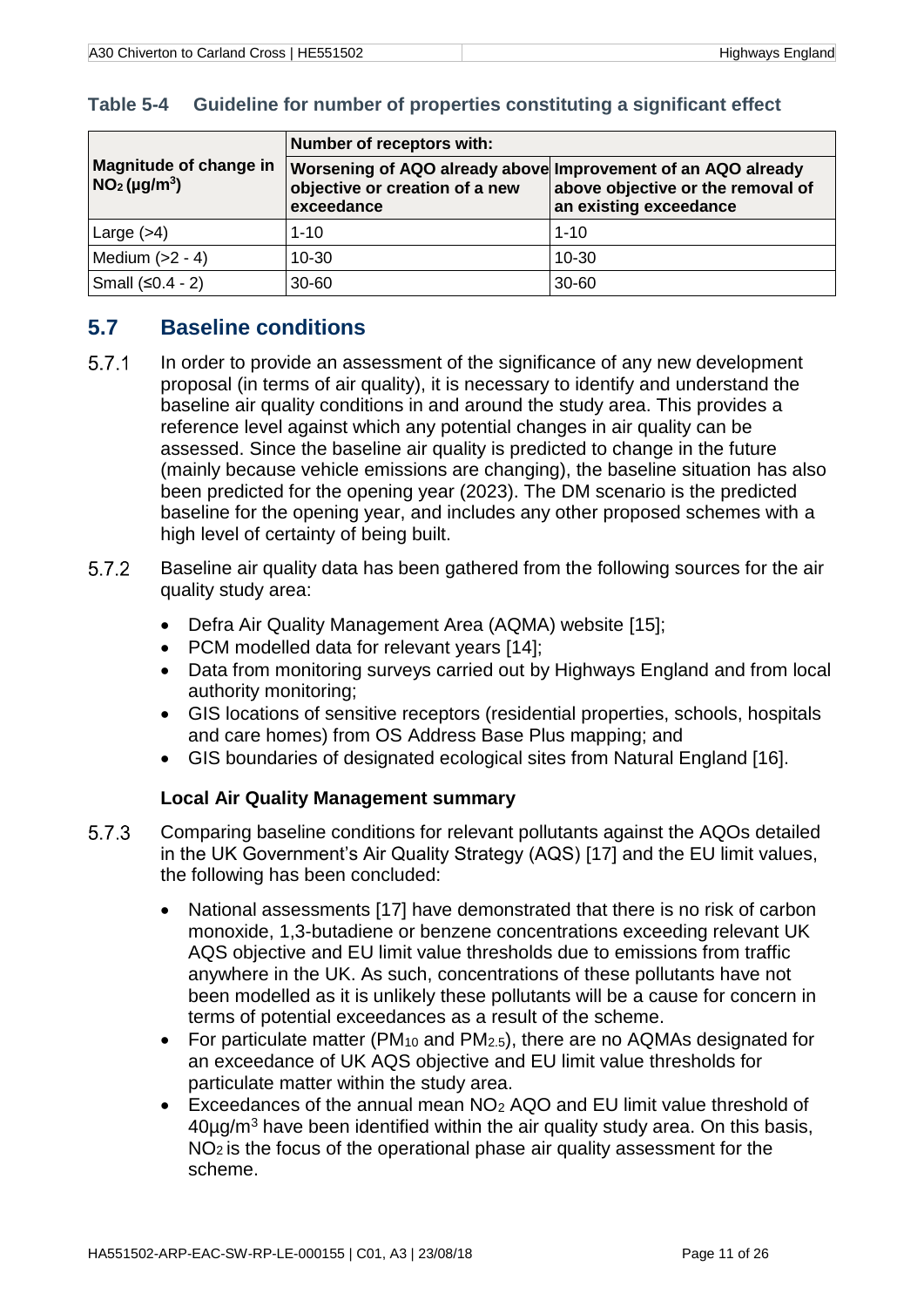#### **Air Quality Management Areas (AQMA)**

- 5.7.4 There are two AQMAs in the study area. Cornwall Council (CC) declared an AQMA in Truro in 2015 due to exceedances of the annual and 1-hour mean NO<sup>2</sup> objectives; and the Kerrier AQMA, declared in 2005 due to exceedances of the annual mean NO<sup>2</sup> objective.
- 5.7.5 Truro AQMA is located around Truro town centre and it extends east and west of the town along the A390. The Kerrier AQMA is an area encompassing the Camborne, Redruth and Pool regeneration area. The location of the AQMAs in relation to the scheme is shown in Volume 6 Document Ref 6.3 ES Figure 5.5.
- 5.7.6 The Clean Air for Cornwall Strategy includes the Air Quality Action Plan (AQAP) for the Truro and Kerrier AQMAs. There are a number of measures included in the AQAP to improve air quality in the Truro and Kerrier AQMAs; these are predominantly transport focussed measures such as extensions of park and ride schemes, signalisation of key junctions and improvements in cycle and pedestrian facilities. This scheme is also listed as an improvement measure as the dualling of the road would help improve traffic flow in the area and discourage vehicles from travelling through Truro.
- 5.7.7 The Clean Air for Cornwall Strategy also notes that CC is investigating the need for an AQMA in Grampound. The A390, which is the main route through Grampound, is included in the study area of this assessment.

#### **Monitoring data**

5.7.8 Monitoring of air quality for ( $NO<sub>2</sub>$  and  $NO<sub>x</sub>$ ) has been undertaken across the study area by Highways England and by CC. The location of monitoring across the study area is shown in Volume 6 Document Ref 6.3 ES Figure 5.6. Information from both sets of data have been used to establish baseline air quality conditions.

#### **Local Authority monitoring data**

- 5.7.9 CC operates diffusion tube monitoring at 36 sites across the study area. The monitoring in Truro accounts for over half the monitoring in the study area with 24 sites. There is also monitoring located in Chacewater, Grampound, Newquay and Threemilestone. Concentrations of annual mean NO<sup>2</sup> have been recorded as exceeding the objective in the study area in 2016 at Newquay, Grampound and Truro.
- 5.7.10 LAQM.TG16 discusses the relationship between annual mean and hourly mean  $NO<sub>2</sub>$  concentrations. It is considered that where monitored annual mean  $NO<sub>2</sub>$ concentrations are greater than  $60 \mu g/m<sup>3</sup>$ , there is the potential for the hourly mean NO<sup>2</sup> objective to be exceeded. There are three locations in Truro where monitored concentrations in recent years have been greater than 60µg/m<sup>3</sup>. The locations of the monitoring carried out are shown in Volume 6 Document Ref 6.3 ES Figure 5.6.
- 5.7.11 The results of local authority monitoring at the 36 sites in the study area are presented in Air quality – baseline data (Volume 6 Document Ref 6.4 ES Appendix 5.4). No monitoring of  $PM_{10}$  is undertaken in the study area.
- 5.7.12 There is no CC monitoring along the A30 in the study area.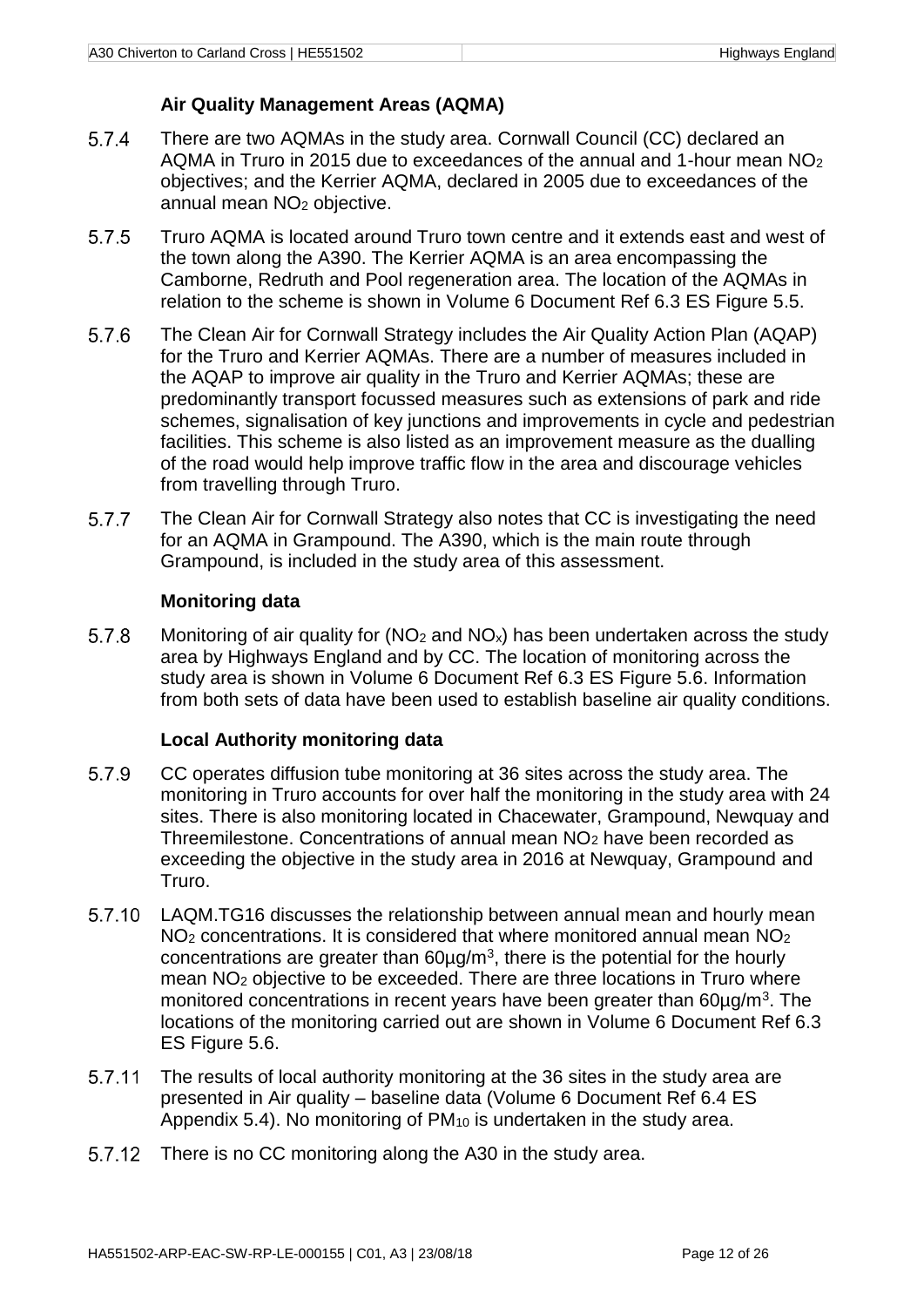#### **Scheme-specific monitoring**

- 5.7.13 Highways England carried out monitoring of  $NO<sub>2</sub>$  and  $NO<sub>X</sub>$  using diffusion tubes at 16 monitoring sites. Nine of the sites were at roadside locations or at locations representative of relevant exposure. The other seven sites were at locations where ecological receptors were considered to be potentially sensitive to change.
- Monitoring was undertaken for a period of 10 months (August 2016 May 2017)  $5.7.14$ adjacent to the existing A30 and the scheme. Monitoring was undertaken at the sensitive ecology sites for a period of six months (November 2016 – May 2017).
- 5.7.15 The raw monitored results for each period is provided in Air quality – baseline data (Volume 6 Document Ref 6.4 ES Appendix 5.4). If data capture is less than 75% at any location (i.e. 9 months), monitored results have been annualised, to determine a representative annual mean concentration for comparison with the annual mean NO<sup>2</sup> objective. This has been undertaken following the methodology set out in LAQM.TG16.
- It is necessary to bias-adjust diffusion tube results as these are not a reference 5.7.16 method and therefore generally have lower accuracy. Calculated annual mean NO<sup>2</sup> concentrations have been bias-adjusted using the national spreadsheet method. A bias-adjustment factor of 0.92 has been applied to the annualised NO<sup>2</sup> concentrations.
- 5.7.17 The monitored concentrations at all monitoring sites are below the annual mean NO<sub>2</sub> objective with a maximum of 37.5µg/m<sup>3</sup> being recorded at the junction of the A30 and the B3824. The full results are presented Air quality – baseline data (Volume 6 Document Ref 6.4 ES Appendix 5.4).

#### **Defra PCM modelling**

5.7.18 Predicted roadside NO<sup>2</sup> concentrations were obtained from Defra's PCM model for the years 2016 and 2023. In the study area Defra PCM mapping indicates no exceedances in 2016 at road links in the ARN. In 2023, Defra PCM mapping indicates all links will still comply with EU limit values.

#### **Modelled baseline concentrations**

5.7.19 In addition to the air quality monitoring information, baseline concentrations have also been predicted at relevant human and ecological receptor locations across the study area and results of the baseline modelling are included in Section [5.11.](#page-20-0)

## <span id="page-18-0"></span>**5.8 Consultation**

- 5.8.1 In addition to the scoping report<sup>[1](#page-6-4)</sup> additional consultation has been undertaken in respect of air quality with Cornwall Council.
- 5.8.2 Discussions with Cornwall Council were held to discuss the methodology and study area and gather the monitoring data for 2016 to be used for model verification.

## <span id="page-18-1"></span>**5.9 Assessment assumptions and limitations**

- 5.9.1 Air quality dispersion modelling has inherent areas of uncertainty, including:
	- The traffic data used in the model:
	- The traffic emissions data: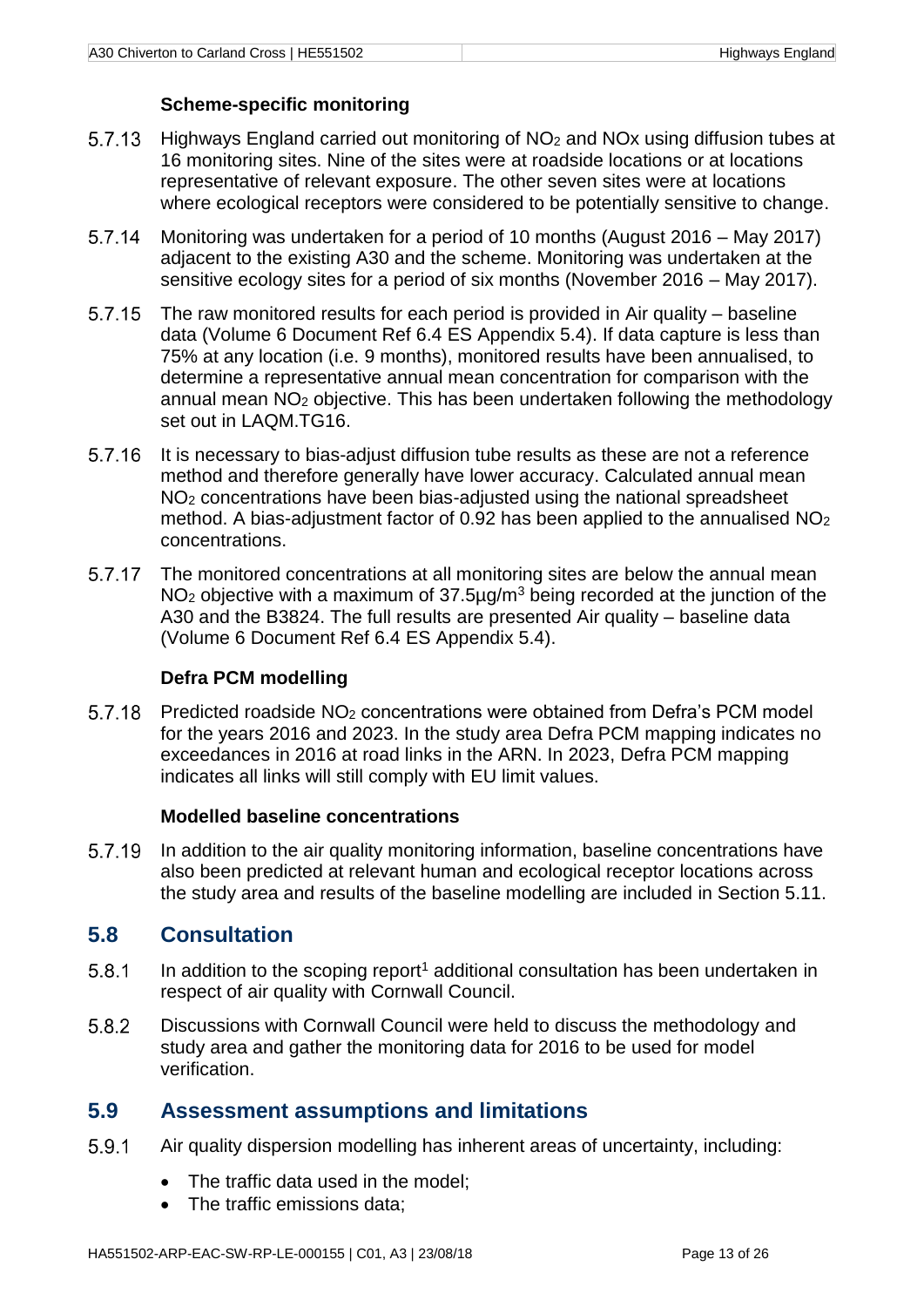- Simplifications in model algorithms and empirical relationships that are used to simulate complex physical and chemical processes in the atmosphere;
- The background concentrations; and
- The meteorological data.
- 5.9.2 To reduce uncertainty, sensitivity testing of emissions data has been carried out using the most recent guidance from Highways England (IAN 170/12v3). The methodology used in this assessment is designed to provide a robust assessment, reducing uncertainty caused by the above limitations.
- 5.9.3 Uncertainties or limitations related to transport data are discussed in the Traffic Report (Volume 7 Document Ref 7.5). The Traffic Report outlines the forecasting assumptions and deals with uncertainty in forecasting by discussing low and high growth. The Traffic Report also outlines modelling assumptions for the development of the base model and reports on the data collection for the traffic model. These limitations have been overcome as far as possible by verifying the modelled concentrations against monitoring results in appropriate locations. The traffic data used is appropriate for the purposes of this air quality assessment.

#### **Limits of deviation**

- An assessment has been conducted within the limits of deviation outlined in 5.9.4 Limits of Deviation within **Approach to EIA** (Volume 6 Document Ref 6.2 ES Chapter 4)
- 5.9.5 For air quality, several pessimistic assumptions have been made in the assessment therefore any small changes to the scheme should not threaten the conclusion of the assessment. These include:
	- Use of opening year for modelling future concentrations (para 5.6.9);
	- Use of Highways England LTTE6 emission factors (para 5.6.38 and 5.11.51); and
	- Assessment at ecological receptors closest to the kerbside (para 5.11.37).
- 5.9.6 The limits of deviation contained in Section 4.3 of Volume 6 Documents Reference 6.2 Chapter 4 have been considered having regard to the scope for change under the draft DCO. The limits of deviation will not give rise to any materially new or materially worse adverse environmental effects from those already reported.

# <span id="page-19-0"></span>**5.10 Design, mitigation and enhancement measures**

#### **Engineering design**

 $5.10.1$ The scheme design moves traffic away from local sensitive receptors. By moving traffic away from receptors, it increases the distance from the source over which pollutants can disperse.

#### **Operational mitigation**

 $5.10.2$ The scheme design does not contain any specific mitigation or enhancement measures for air quality. The main factors affected by the scheme will be traffic volumes and vehicle operating conditions (i.e. speed and congestion). Changes in these factors will results in changes in vehicle-related pollutant concentrations at nearby sensitive receptors.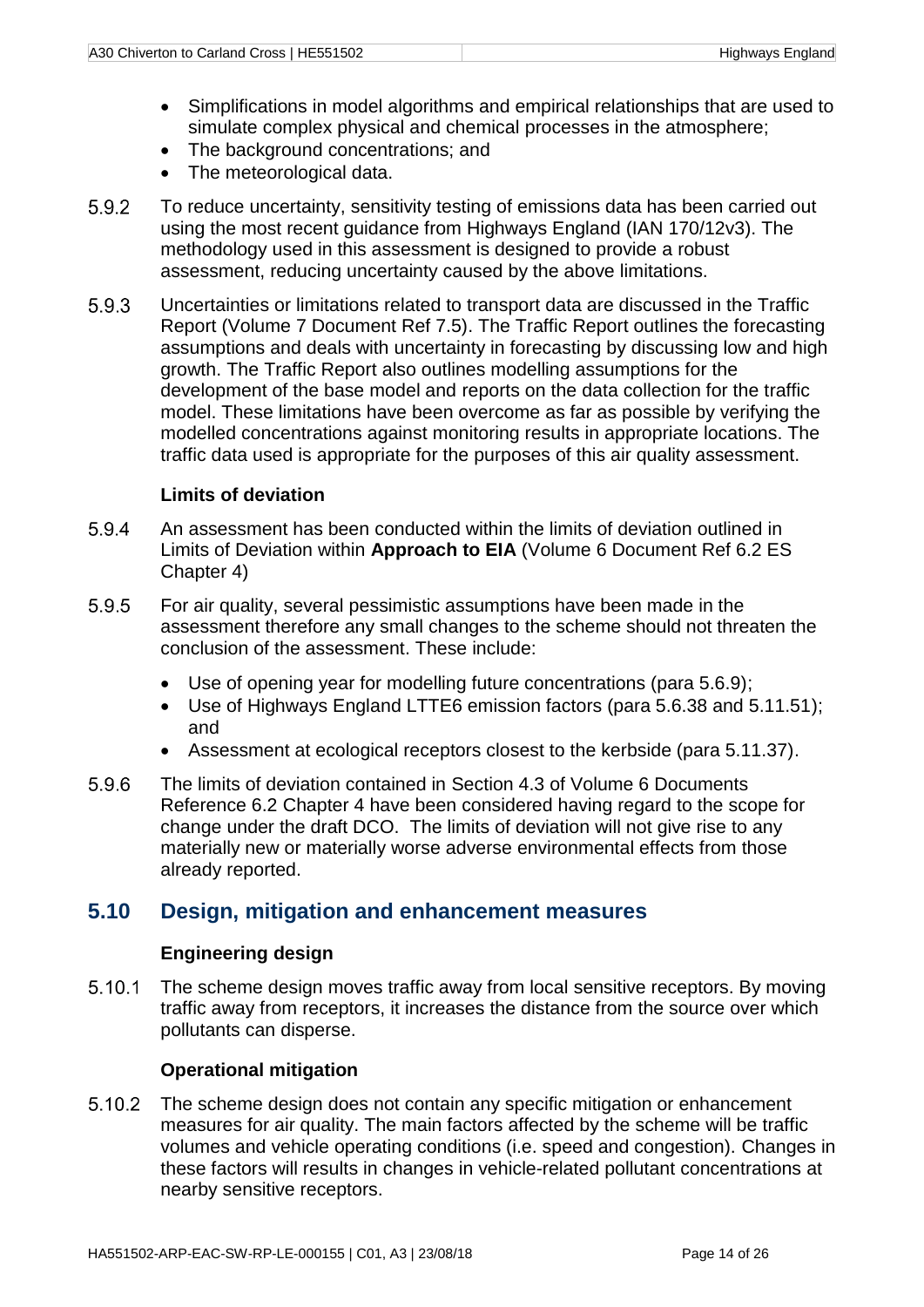#### **Construction mitigation**

- <span id="page-20-2"></span>5.10.3 To minimise any potential emissions of fugitive dust during the construction phase (and hence minimise potential impacts), the Construction Environmental Management Plan (CEMP) would adopt best practice mitigation measures to minimise effects from construction dust will be incorporated into the CEMP.
- An Air Quality Management Plan is provided in Annex L of the **Outline CEMP**  $5.10.4$ (Volume 6 Document Ref 6.4 Appendix 16.1). This details a number of measures designed to reduce the generation of dust at source and prevent the spread of dust from the site. Measures include managing construction methods and washing site vehicles and covering loose construction materials to prevent dust being carried off site.
- It is considered that with the CEMP implemented, there would be no significant 5.10.5 effects on air quality during the construction phase of the scheme.

#### **Enhancement**

 $5.10.6$ No additional enhancement measures have been included in the scheme design for air quality.

# <span id="page-20-0"></span>**5.11 Assessment of effects**

#### **Construction effects**

- $5.11.1$ The construction dust assessment has been divided into four geographical sections to help describe the scheme impacts across the whole scheme area. The sections are displayed in Volume 6 Document Ref 6.3 ES Figure 5.7.
- $5.11.2$ The main dust-producing activities can be divided into two types, according to the distinct localised effects from different activities and the similarities between onsite activities and potential mitigation measures. These are:
	- Impacts related to compound areas and soil storage areas; and
	- Impacts related to the construction and demolition of roads, bridges and other road related infrastructure and trackout.
- 5.11.3 These areas take into account the localised nature of impacts around specific areas such as compounds and the linear impacts along the scheme.
- $5.11.4$ Following the guidance in DMRB HA207/07, the number of sensitive receptors within 200m of the construction and demolition activities, have been identified for each of the construction sections. This is set out in Table 5-5 and Table 5-6 below.

#### <span id="page-20-1"></span>**Table 5-5 Number of receptors within 200m of compound sites and soil storage areas within each of the four construction and demolition sections**

| <b>Section</b>                        | Number of receptors within<br><b>200m</b> |
|---------------------------------------|-------------------------------------------|
| Section 1 of 4 – Chiverton            | 14                                        |
| Section 2 of 4 – Kenwyn               |                                           |
| Section 3 of 4 – Marazanyose to Zelah | 19                                        |
| Section 4 of 4 – Carland Cross        | 13                                        |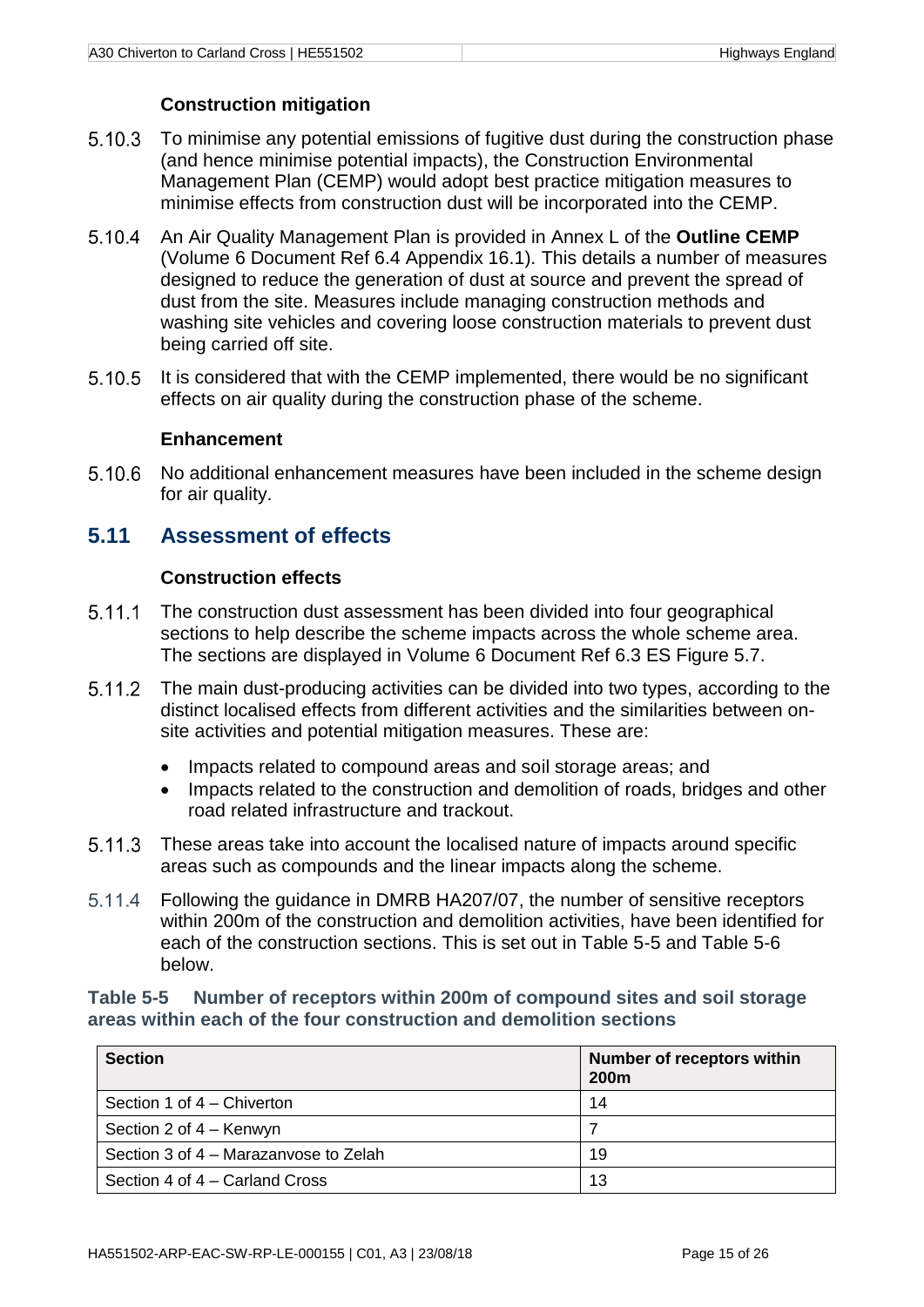#### <span id="page-21-0"></span>**Table 5-6 Number of receptors within 200m of construction and demolition areas within each of the four construction, demolition and trackout sections**

| <b>Section</b>                        | <b>Number of receptors within</b><br><b>200m</b> |
|---------------------------------------|--------------------------------------------------|
| Section 1 of 4 – Chiverton            | 53                                               |
| Section 2 of 4 – Kenwyn               | 12                                               |
| Section 3 of 4 – Marazanyose to Zelah | 82                                               |
| Section 4 of 4 – Carland Cross        | 46                                               |

- For the first category (compound sites) the section which has the highest number of receptors is section three. Sections one, three and four also have receptors within 200m which could be at risk of being impacted by the activities taking place. With no mitigation in place, receptors could experience nuisance, especially during drier months. Mitigation measures will be required to reduce the impact from dust.
- The second category (construction, demolition and trackout) has three sections where there are larger numbers of residential properties within 200m of the activities. These are sections one, three and four which are located in the towns of Chiverton, Marazanvose, Zelah and Carland Cross, where construction activities occur. Section two has fewer receptors within 200m which may be impacted by dust. With no mitigation in place, receptors could experience nuisance, especially during drier months. Mitigation measures will be required to reduce the impact from dust.
- $5.11.7$ In addition to human receptors, there are solar farms along the scheme which could be affected by dust. With no mitigation in place, solar farms could experience dust deposition, especially during drier months. Mitigation measures will be required to reduce the impact from dust.
- Overall it is identified that the scheme could impact receptors during the construction phase and mitigation is required to minimise the frequency and intensity of any dust episode.
- As noted in section [5.10.3](#page-20-2) best practice mitigation measures will be implemented 5.11.9 to reduce dust impacts. With best practice measures implemented as set out in the **Outline CEMP** (Volume 6 Document Ref 6.4 Appendix 16.1) it is considered there will be no significant effects from dust.

#### **Operational effects**

#### **Affected Road Network**

- Following the DMRB HA207/07 screening criteria, the ARN has been identified for the area around the scheme for the 2023 opening year scenario. The 2023 ARN is shown in Volume 6, Document Ref 6.3 Figure 5.1.
- 5.11.11 Roads have been included in the ARN mainly based on changes to the total AADT (where total AADT changes by plus or minus 1,000 vehicles per day). A smaller number of links have been included based on changes to HDV volumes or speeds. A map showing the changes in traffic across the air quality study area as a result of the scheme is provided in Volume 6 Document Ref 6.3 ES Figure 5.8.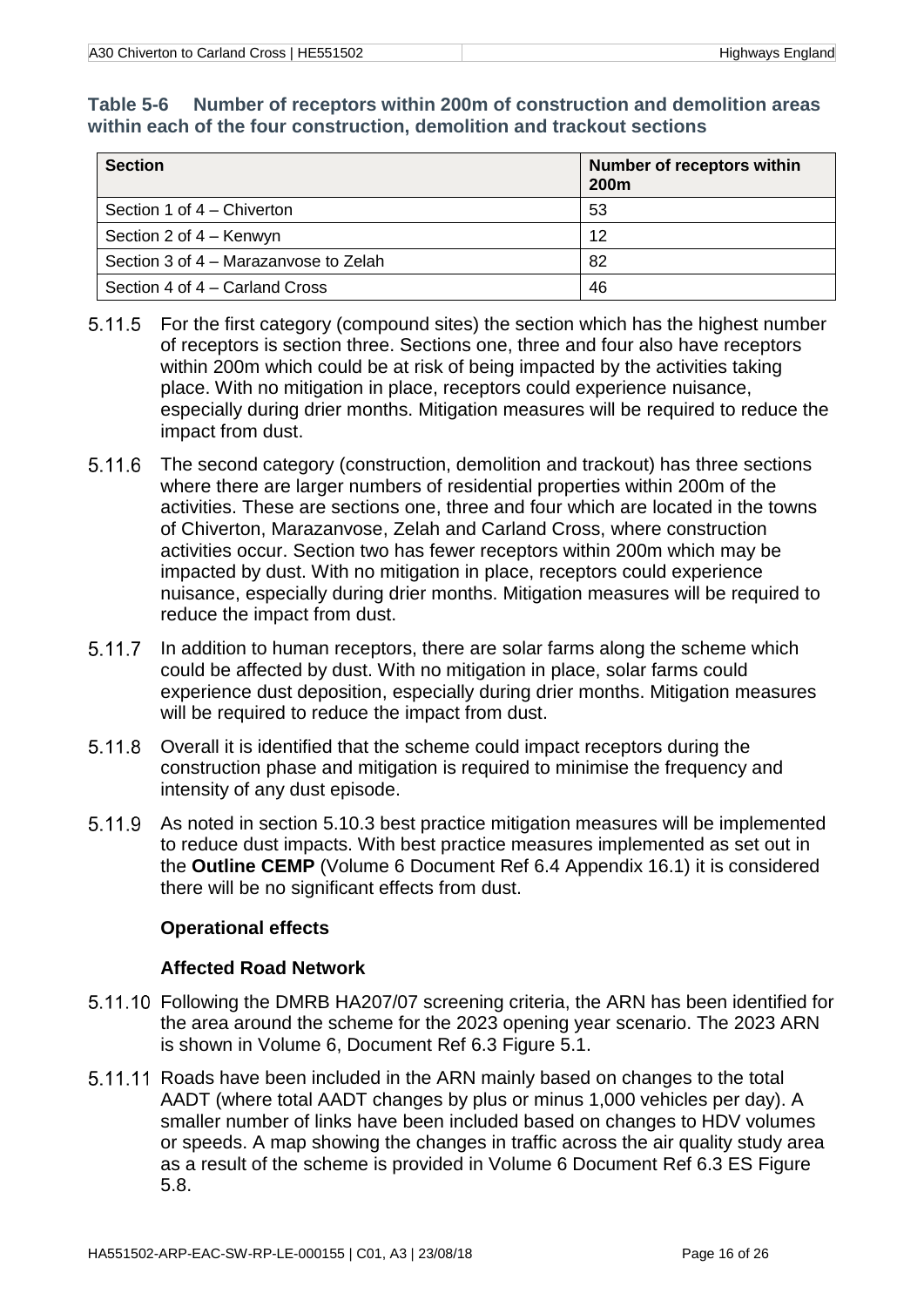## **Compliance links**

5.11.12 Where the ARN overlaps with Defra PCM links, these have been selected and used to determine the Compliance Risk Road Network (CRRN). In this assessment, the CRRN is located where the ARN overlaps with PCM mapping around Truro which make up the CRRN, as shown in the CRRN drawing Volume 6 Document Ref 6.3 ES Figure 5.9.

#### **Model verification**

- 5.11.13 The modelled results at existing monitoring locations were used for model verification based on the method set out in section [5.6.31.](#page-12-0) Details of the verification process and results are provided in **Air quality – sites used for verification** (Volume 6, Document Ref 6.4, ES Appendix 5.5).
- 5.11.14 The verification factors used for each receptor are show in Volume 6 Document Ref 6.3 ES Figure 5.10.

#### **Human receptors**

- 5.11.15 This section describes the predicted results at human receptor locations as a result of the scheme in the baseline year (2016) and opening year (2023).
- 5.11.16 Results have been presented in geographic areas known as 'discussion regions'. Selected receptors have been chosen in each discussion region to summarise the changes in air quality as a result of the scheme. The receptors were selected to show the largest changes in concentrations in the region and the highest total concentrations predicted. Three discussion regions have been selected and are as follows:
	- Discussion region 1 Roads north of the A30
	- Discussion region  $2 A30$
	- Discussion region 3 Roads south of the A30
- The full table of results at all receptors is provided in **Air quality - receptors** (Volume 6 Document Ref 6.4 ES Appendix 5.3).

Discussion Region 1 – Roads north of the A30

5.11.18 In this discussion region three receptors [\(Table 5-7\)](#page-22-0) have been selected to represent the scale of impacts associated with the scheme. There are only two monitoring sites in this region, which are located on the A392. Diffusion tube NQY8 recorded a marginal exceedance of the air quality objective in 2016 at a kerbside location  $(40.8\mu g/m^3)$ . Modelled baseline concentrations at receptor locations have been predicted to all be well below the  $NO<sub>2</sub>$  annual mean objective.

| Receptor | Grid reference<br>(m) |       | Annual mean $NO2(\mu g/m3)$                                   |      |                                                   |        | <b>AADT</b><br>change |
|----------|-----------------------|-------|---------------------------------------------------------------|------|---------------------------------------------------|--------|-----------------------|
|          | X                     | v     | 2023<br>2016<br>2023<br><b>DS</b><br><b>DM</b><br><b>Base</b> |      | Change (DM -<br>$DS$ ) ( $\mu$ g/m <sup>3</sup> ) |        |                       |
| H72      | 179949                | 54915 | 14.1                                                          | 12.0 | 11.1                                              | $-0.9$ | $-1,398$              |
| H148     | 181440                | 52526 | 7.9                                                           | 6.6  | 7.3                                               | 0.6    | 813                   |
| H190     | 176842                | 51047 | 14.2                                                          | 12.0 | 11.0                                              | $-1.0$ | $-1,342$              |

#### <span id="page-22-0"></span>**Table 5-7 NO<sup>2</sup> concentrations at selected receptors – Discussion region 1**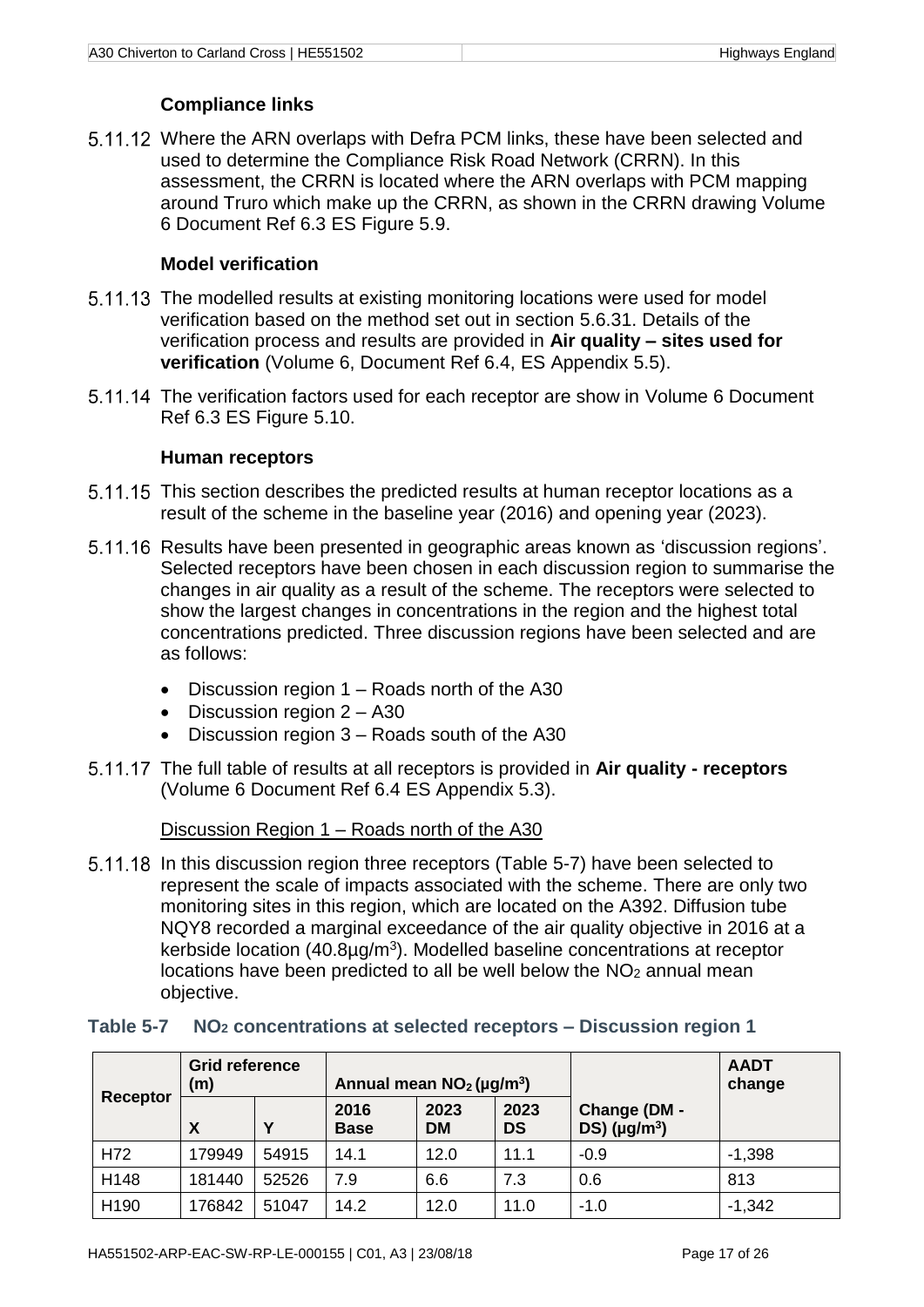- 5.11.19 There are no predicted exceedances of the annual mean NO<sub>2</sub> objective in 2023 as a result of the scheme.
- 5.11.20 This region is outside the scheme and traffic flows are predicted to decrease on most roads as traffic is drawn onto the A30. There are only two non-minor roads where there would be an increase in traffic as a result of the scheme and they are:
	- The A3058 between Quintrell Downs and the A30 (increase of 1,969 AADT).
	- The B3284 between Perranporth and the A3075 (increase of 1,018 AADT).
- $5.11.21$  Total concentrations along both roads remain well below the annual mean  $NO<sub>2</sub>$ objective and the predicted increase in NO<sup>2</sup> concentration is considered imperceptible  $\left\langle <0.4 \mu g/m^3 \right\rangle$ .
- 5.11.22 The receptors in this region experience an increase of between  $0.1\mu g/m^3$  and 0.6µg/m<sup>3</sup> and a decrease of between -0.1µg/m<sup>3</sup> and -1.0µg/m<sup>3</sup>. These changes do not result in any new exceedances. The point of maximum increase of  $0.6\mu$ g/m<sup>3</sup> is predicted to occur at receptor H148 east of Zelah where a concentration of  $7.3\mu$ g/m<sup>3</sup> is predicted in 2023. This is well below the AQO and is therefore not considered to be at risk of exceeding the AQO. The point of maximum reduction is predicted to occur at receptor H190 on the A3075 where a reduction of  $1\mu q/m^3$ is predicted.

#### Discussion Region 2 – A30

In this discussion region five receptors (see table 5-8 below) have been selected to represent the scale of impacts associated with the scheme. Scheme-specific monitoring showed that roadside concentrations of annual mean  $NO<sub>2</sub>$  along the A30 were below the air quality objective. A maximum monitored concentration of 37.5µg/m<sup>3</sup> was recorded at the junction of the A30 and B3284. Modelled baseline concentrations at receptor locations have been predicted to all be well below the NO<sup>2</sup> annual mean objective.

|                  | <b>Grid reference</b><br>(m) |       | Annual mean $NO2(\mu g/m3)$ |                   |                   |                                                   | <b>AADT</b><br>change |
|------------------|------------------------------|-------|-----------------------------|-------------------|-------------------|---------------------------------------------------|-----------------------|
| Receptor         | X                            | Υ     | 2016<br><b>Base</b>         | 2023<br><b>DM</b> | 2023<br><b>DS</b> | Change (DM -<br>$DS$ ) ( $\mu$ g/m <sup>3</sup> ) |                       |
| H <sub>103</sub> | 179915                       | 50355 | 21.1                        | 17.8              | 11.6              | $-6.2$                                            | $-8,905$              |
| H142             | 181845                       | 52690 | 26.7                        | 22.8              | 8.6               | $-14.2$                                           | $-10,153$             |
| H185             | 181754                       | 52596 | 22.8                        | 19.4              | 9.2               | $-10.2$                                           | $-10,153$             |
| H <sub>240</sub> | 174332                       | 46298 | 26.1                        | 22.0              | 23.4              | 1.3                                               | 3,727                 |
| H363             | 181511                       | 52113 | 8.2                         | 6.7               | 9.1               | 2.3                                               | 9,298                 |

#### <span id="page-23-0"></span>**Table 5-8 NO<sup>2</sup> concentrations at selected receptors – Discussion region 2**

5.11.24 There are no predicted exceedances of the annual mean NO<sub>2</sub> objective in 2023 as a result of the scheme.

5.11.25 Traffic is predicted to increase along the A30 as it will be made more attractive to road users and will be less congested. In this region there will be a new alignment for the A30, therefore, traffic will move away from some receptors and closer to others. The traffic on the existing A30 will decrease by approximately 20,000 AADT; the traffic flow on the scheme A30 will be approximately 32,000 AADT.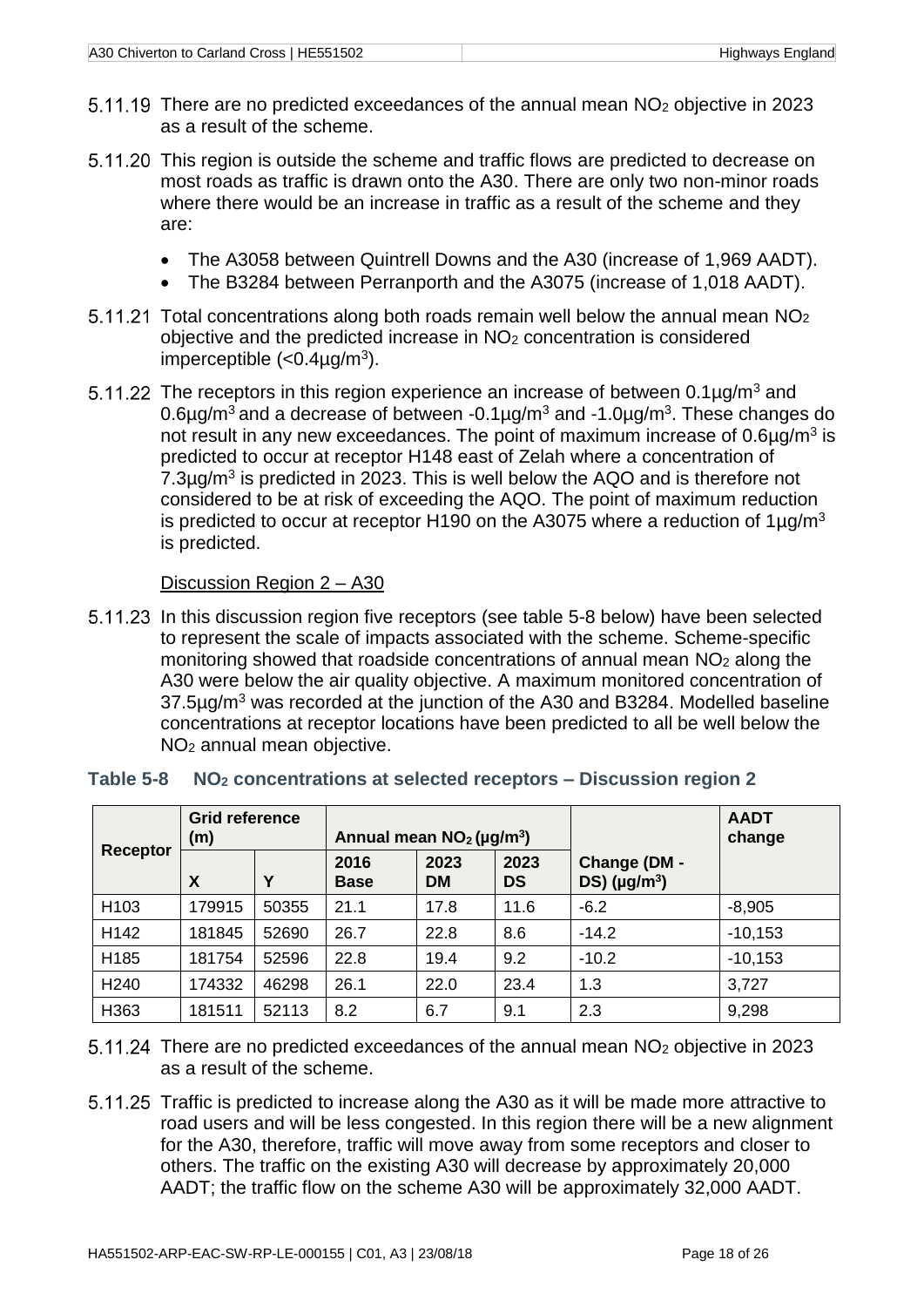5.11.26 The receptors in this region experience an increase of between  $0.1\mu g/m^3$  and 2.4 $\mu$ g/m<sup>3</sup> and a decrease of between -0.1 $\mu$ g/m3 and -14.2 $\mu$ g/m<sup>3</sup>. These changes do not result in any new exceedances. The point of maximum increase of 2.4 $\mu$ g/m<sup>3</sup> is predicted to occur at receptor H363 east of Zelah where a concentration of  $9.1\mu g/m^3$  is modelled in 2023. This is well below the AQO and is therefore not considered to be at risk of exceeding the AQO. The point of maximum reduction is predicted to occur at receptor H142 on the existing A30 which will be de-trunked where a reduction of  $-14.2\mu$ g/m<sup>3</sup> is predicted.

#### Discussion Region 3 – South of the A30

5.11.27 In this discussion region five receptors [\(Table 5-9\)](#page-24-0) have been selected to represent the scale of impacts associated with the scheme. Monitoring sites have recorded exceedances of the annual mean objective for NO<sub>2</sub> in urban areas south of the A30 in Truro and Grampound. Outside of these areas all concentrations were recorded as being below the air quality objectives. Modelled baseline concentrations at receptor locations have predicted exceedances of the NO<sup>2</sup> annual mean objective in Truro and Grampound.

|                  | <b>Grid reference</b><br>(m) |             | Annual mean $NO2(\mu g/m3)$ |                   |                   |                                            | <b>AADT</b><br>change |
|------------------|------------------------------|-------------|-----------------------------|-------------------|-------------------|--------------------------------------------|-----------------------|
| <b>Receptor</b>  | X                            | Υ           | 2016<br><b>Base</b>         | 2023<br><b>DM</b> | 2023<br><b>DS</b> | Change (DM -<br>$DS)$ (µg/m <sup>3</sup> ) |                       |
| H97              | 193549                       | 48305       | 45.2                        | 37.0              | 35.3              | $-1.7$                                     | $-436$                |
| H425             | 172534                       | 44123       | 13.1                        | 10.7              | 12.3              | 1.6                                        | 4,107                 |
| H454             | 181764                       | 45530       | 21.2                        | 17.9              | 21.7              | 3.8                                        | 2,314                 |
| H495             | 180808                       | 47718.<br>7 | 10.0                        | 8.1               | 10.4              | 2.2                                        | 5,732                 |
| H <sub>569</sub> | 180865                       | 47591       | 13.7                        | 11.5              | 14.3              | 2.9                                        | 4,487                 |

#### <span id="page-24-0"></span>**Table 5-9 NO<sup>2</sup> concentrations at selected receptors – Discussion region 3**

- 5.11.28 There are no predicted exceedances of the annual mean NO<sub>2</sub> objective in 2023 as a result of the scheme.
- 5.11.29 This region is outside the scheme and traffic flows are predicted to decrease on most roads as traffic is drawn onto the A30. There are only three non-minor roads where there is an increase in traffic as a result of the scheme and they are:
	- The B3284 between Truro and the A30 (increase of 4,487 AADT).
	- Chasewater Hill between the A390 and the A30 (increase of 1,033 AADT).
	- The A393/B3298 between the A39 and the A30 (increase of 2,504 AADT).
- 5.11.30 Total concentrations along all three roads remain well below the annual mean  $NO<sub>2</sub>$  objective. There are increases in concentrations greater than 0.4 $\mu$ g/m<sup>3</sup> along the three roads, however due to the low total concentrations the impact is considered negligible.
- 5.11.31 The receptors in this region experience an increase of between  $0.1\mu g/m^3$  and  $3.8\mu$ g/m<sup>3</sup> and a decrease of between -0.1 $\mu$ g/m<sup>3</sup> and -1.7 $\mu$ g/m<sup>3</sup>. These changes do not result in any new exceedances. The point of maximum increase of  $3.8\mu$ g/m<sup>3</sup> is predicted to occur at receptor H454 in Truro (at the junction of Compringney Hill and the B3284) where a concentration of  $21.7 \mu g/m<sup>3</sup>$  is modelled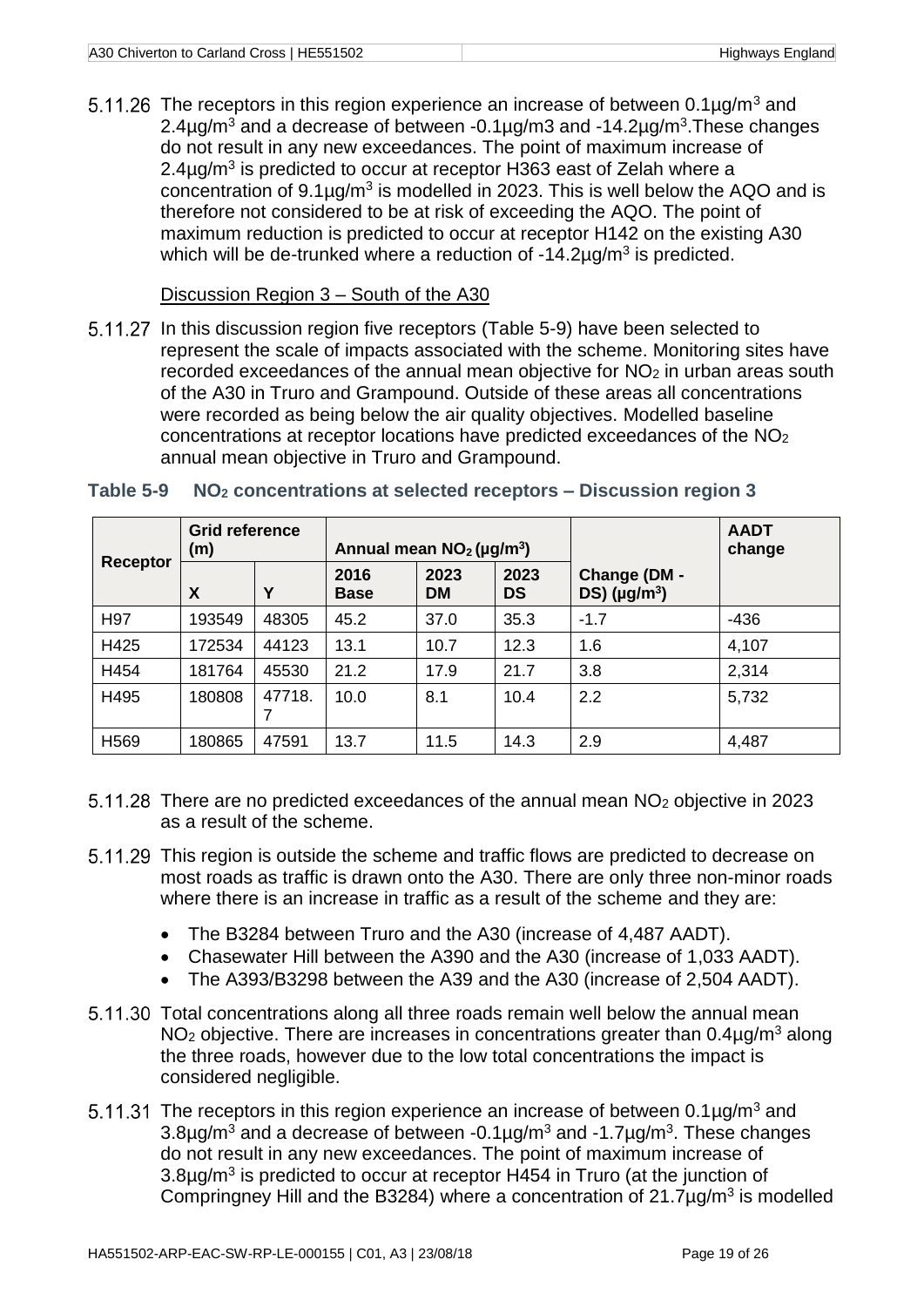in 2023. This is well below the AQO and is therefore not considered to be at risk of exceeding the AQO. The highest predicted concentration with the scheme in place is predicted to occur in Grampound at receptor H97 where a concentration of  $35.3\mu$ g/m<sup>3</sup> is predicted. The change in concentration predicted at H97 is -1.7 $\mu$ g/m<sup>3</sup> due to a reduction in traffic using the A390.

#### **Air quality management areas**

5.11.32 A summary of the scheme's impact on local AQMAs is provided in [Table 5-10.](#page-25-0)

<span id="page-25-0"></span>

| Table 5-10 Summary of AQMA modelled results |  |  |  |  |  |
|---------------------------------------------|--|--|--|--|--|
|---------------------------------------------|--|--|--|--|--|

| <b>AQMA</b>         | 2023 modelled results                                                                                                                                                                                                                                                                                                                              |
|---------------------|----------------------------------------------------------------------------------------------------------------------------------------------------------------------------------------------------------------------------------------------------------------------------------------------------------------------------------------------------|
| <b>Kerrier AQMA</b> | The maximum predicted annual mean $NO2$ concentration in the DS scenario in this<br>AQMA occurs at receptor H287 (13.3 $\mu$ g/m <sup>3</sup> ). This is below the AQO. The predicted<br>change as a result of the scheme is imperceptible.                                                                                                        |
| <b>Truro AQMA</b>   | The maximum predicted annual mean $NO2$ concentration in the DS scenario in this<br>AQMA occurs at receptor H418, located at the Trafalgar roundabout (26.2µg/m3).<br>This is below the AQO. The predicted change as a result of the scheme is an<br>improvement in air quality with a reduction in concentrations of $-1.7\mu$ g/m <sup>3</sup> . |

#### **Ecological receptors**

- 5.11.33 The modelled results for the scheme predict a reduction in annual mean NO<sub>x</sub> concentrations at all ecological sites between the baseline year 2015 and future baseline conditions (DM 2023) due to improvements in emissions from vehicles. Table 5-1 in Air quality – operation phase impacts (Volume 6 Document Ref 6.4 ES Appendix 5.6) show the predicted annual mean NOx concentrations and the magnitude of change in concentrations as a result of the scheme.
- 5.11.34 The annual mean NOx objective is predicted to be exceeded at Breney Common and Goss and Tregoss Moor SAC and River Camel SAC during the opening year at the kerbside to the A30. The annual mean NOx objective is not predicted to be exceeded at any other sensitive ecological site.
- 5.11.35 The magnitude of change for all sites is predicted to be imperceptible, with no increase in annual mean NOx concentrations equal to or greater than  $0.4 \mu g/m^3$ , at all sites other than Breney Common and Goss and Tregoss Moor SAC and River Camel SAC. The greatest magnitude of change is predicted at Breney Common and Goss and Tregoss Moor SAC with an increase in annual mean NOx of 1.6µg/m<sup>3</sup> predicted to occur at the kerbside of the A30.
- 5.11.36 Following guidance in Annex F in DMRB HA207/07 sites at which there is an exceedance of the annual mean NOx objective and a magnitude of change greater than  $0.4\mu g/m^3$  should be assessed further.
- 5.11.37 For the scheme only Breney Common and Goss and Tregoss Moor SAC meet the criteria for further assessment. Therefore, for this site the change in nutrient nitrogen deposition has been predicted. The results in Table 5-2 in **Air quality – operation phase impacts** (Volume 6 Document Ref 6.4 ES Appendix 5.6) show the change in deposition as a result of the scheme is less than 0.13 kg N ha<sup>-1</sup> yr<sup>-1</sup> at worst case locations between 0-10m from the kerbside.
- These results have been provided to the ecologists to undertake as assessment to determine the significance of these effects in terms of ecological features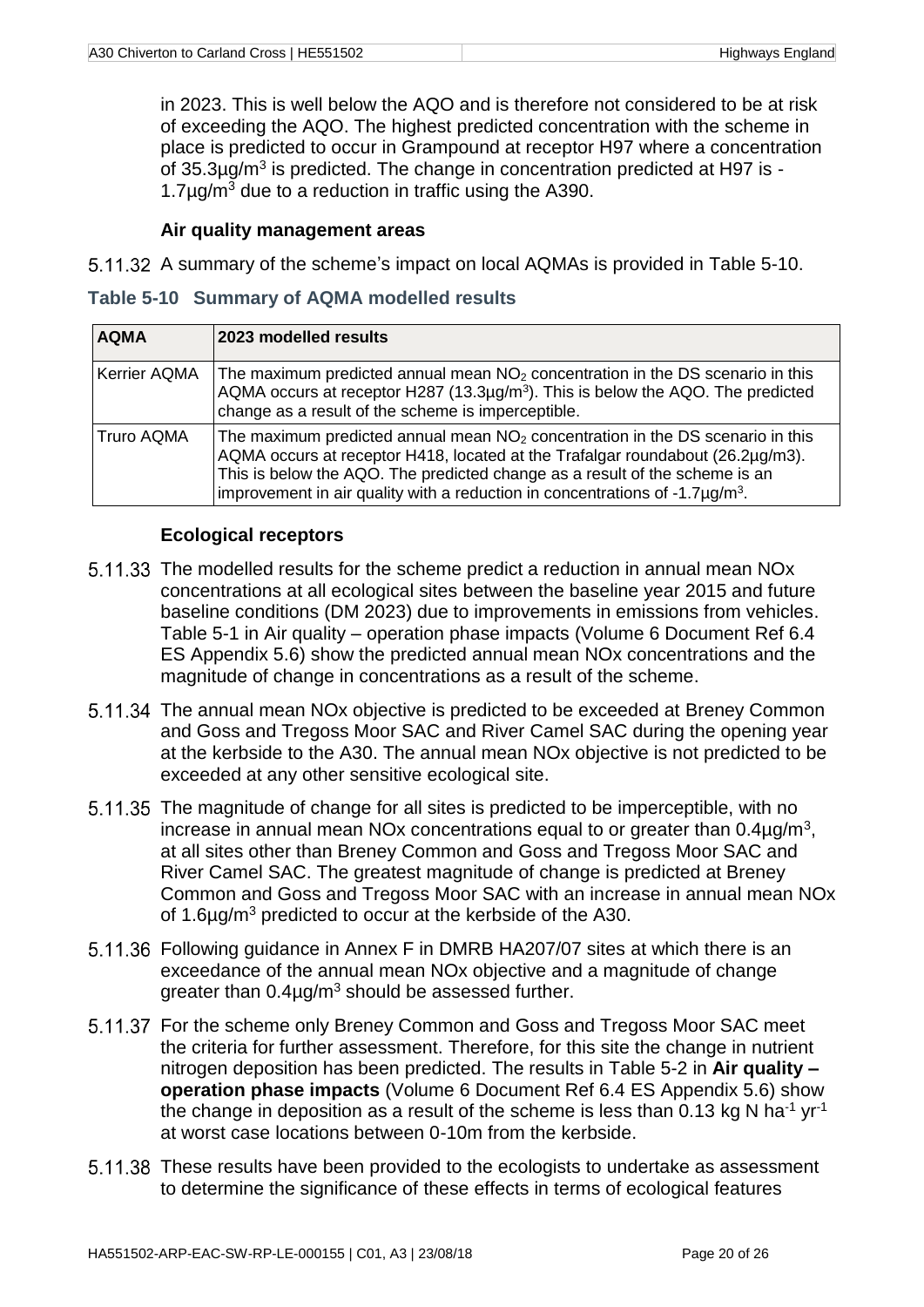present in the affected areas (0-10m of kerbside), as outlined in **Ecology and nature conservation** (Volume 6 Document 6.2 ES Chapter 8).

5.11.39 The Statement to Inform an Appropriate Assessment (SIAA) (Volume 6 Document 6.5) concluded that the integrity of Breney Common and Goss and Tregoss Moor SAC would be not be affected by the anticipated increase in nitrogen deposition nor NOx concentrations as a result of the scheme and therefore no further mitigation is required. Results are therefore considered to be not significant for all ecological receptors.

#### **Regional emissions**

5.11.40 This section describes the effect of the scheme on regional air quality across the proposed study area. Total  $CO<sub>2</sub>$ , NO<sub>x</sub> and PM<sub>10</sub> emissions for all assessed scenarios are presented in [Table 5-11.](#page-26-0) The change in emissions as a result of the scheme is presented in Table 5-12

| <b>Pollutant</b>  | <b>Baseline</b> | <b>DM 2023</b> | <b>DS 2023</b> | <b>DM 2038</b> | <b>DS 2038</b> |
|-------------------|-----------------|----------------|----------------|----------------|----------------|
| Units - tonnes/yr |                 |                |                |                |                |
| CO <sub>2</sub>   | 172,376         | 211,192        | 178,952        | 248,157        | 219,963        |
| NO <sub>x</sub>   | 473             | 358            | 304            | 252            | 224            |
| $PM_{10}$         | 42              | 40             | 40             | 44             | 46             |

#### <span id="page-26-0"></span>**Table 5-11 Total emissions for all assessed scenarios across the regional ARN**

<span id="page-26-1"></span>

| Table 5-12 Change in emissions as a result of the proposed scheme |  |
|-------------------------------------------------------------------|--|
|-------------------------------------------------------------------|--|

| Pollutant       | <b>Changes in emissions (tonnes/year)</b> |                    |  |  |
|-----------------|-------------------------------------------|--------------------|--|--|
|                 | <b>Opening year (2023)</b>                | Future year (2038) |  |  |
| CO <sub>2</sub> | $-32,239$                                 | $-28,194$          |  |  |
| NO <sub>x</sub> | -54                                       | -28                |  |  |
| $PM_{10}$       |                                           |                    |  |  |

- 5.11.41 As shown in Table 5-12, the scheme results in a decrease in emissions. One of the objectives of the Scheme is to alleviate congestion along the A30 corridor. Comparisons of the traffic modelling data between the Do Minimum and Do Something scenarios show that congestion is relieved along the A30 as a result of the scheme. The effect of this is to increase the number of vehicles on the new A30, due to the reduced congestion and higher speeds. A proportion of these higher flows on the A30 are reassigned from alternative routes than those used in the Do Minimum scenario.
- 5.11.42 The effect of the Scheme is that it allows more free flowing travel to occur across the network in the Do Something scenario. Free flow conditions produce lower emissions of pollutants. The effect of the Scheme on regional emissions is therefore a reduction in total emissions of  $CO<sub>2</sub>$  and NO<sub>x</sub> pollutants across the regional road network.
- 5.11.43 PM<sub>10</sub> emissions are predicted to increase. Vehicle engine technology is expected to improve fleet emissions over time. The main focus of engine improvements is to improve fuel consumption and reduce  $NO<sub>x</sub>$  emissions. This is reflected in the IAN 185/15 emission factors which show greater predicted improvements in CO2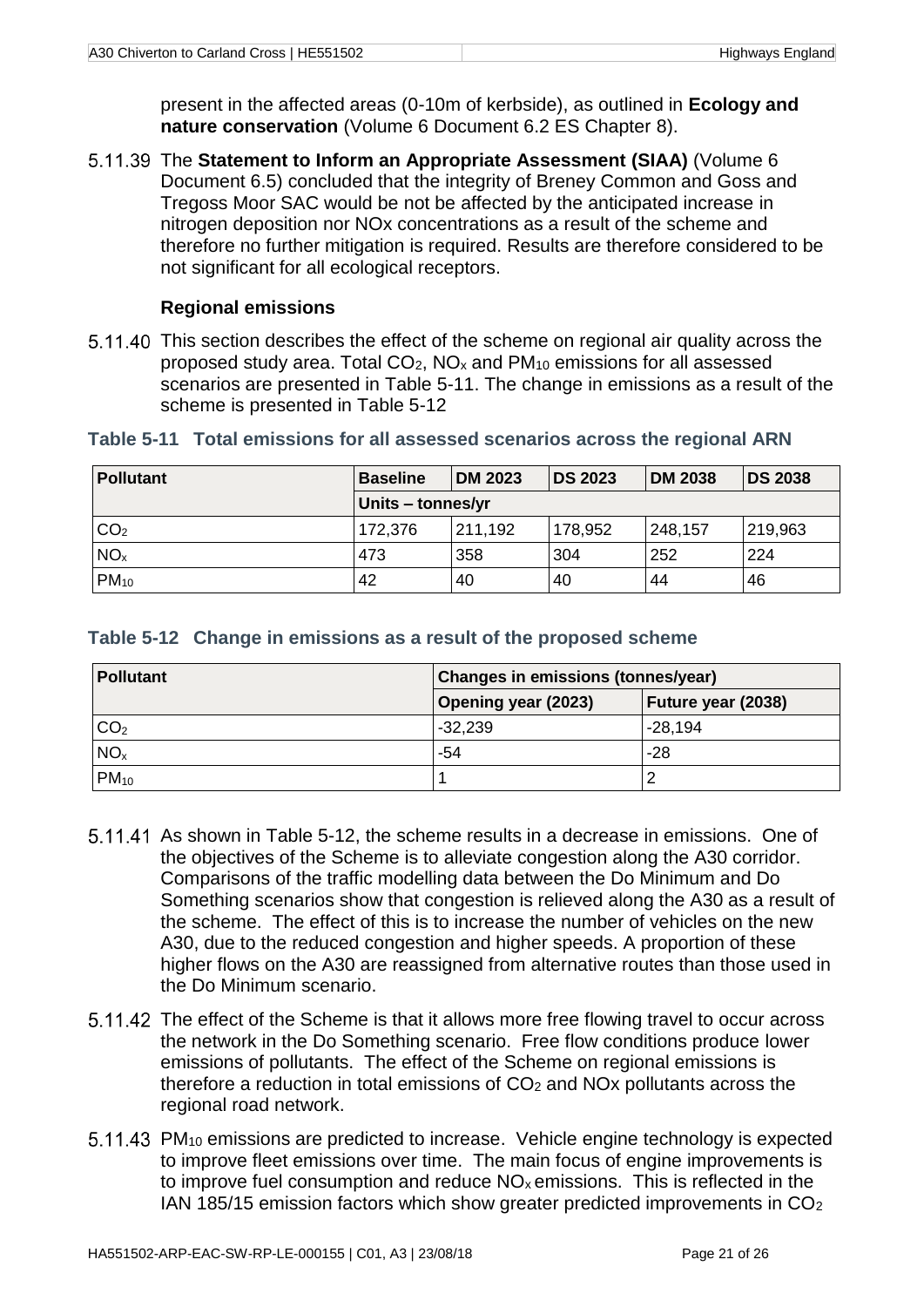and NO<sub>x</sub> emissions when compared to predicted improvements in PM<sub>10</sub> emissions. The small increase in PM<sup>10</sup> occurs as emissions from additional traffic on the regional network outweigh expected improvements in PM<sub>10</sub> emissions from vehicles.

#### **Compliance with the Air Quality Directive**

- 5.11.44 IAN 175/13 [5] sets the method which has been followed to assess compliance with the air quality directive based on PCM data provided by Defra.
- 5.11.45 All PCM links in the study area are located around Truro. All changes in concentrations at receptor locations located close to the compliance risk road network (CRRN) are imperceptible (<0.4µg/m<sup>3</sup>).
- Based on the results of this assessment, the compliance testing indicates that the Proposed Scheme is low risk as defined in IAN 175/13. None of the links are at risk of becoming non-compliant as a result of the scheme, the date for achieving compliance will not be affected, and there will be no increase in the length of roads in exceedance in the zones.

#### **Compliance with local planning policies**

- 5.11.47 The impacts predicted due to the scheme have been considered with respect to the local planning policies listed in **Air quality – legislation, policy and guidance** (Volume 6 Document Ref 6.4 ES Appendix 5.1) and the actions and measures in the councils Air Quality Action Plans.
- 5.11.48 The scheme is predicted to have no significant impacts in 2023 and therefore does not act against the objectives of local planning policies.
- 5.11.49 The scheme along the A30 does not result in any exceedances of the air quality objectives, it moves traffic away from the main urban areas and therefore does not act against the objectives of local planning policies. The scheme is one of the measures CC identified as being able to help improve air quality in Truro. The traffic predictions for this scheme show the traffic volumes being reduced in Truro.

#### **Significant effects**

- 5.11.50 IAN 174/13 [4] provides quidance on evaluating overall scheme significance. The overall significance of the scheme is based on all elements of the scheme which have been assessed and the results are discussed in this section.
- 5.11.51 In 2023 there are no receptors predicted to exceed the annual mean NO<sub>2</sub> AQO in the study area. Therefore, there is no requirement to complete a table showing the number of receptors where there is a worsening or improvement in air quality as a result of the scheme. As noted previously (section [5.6.38\)](#page-13-0), these results are based on LTTE6 emission factors which present the Highways England assessment of a conservative estimate of future vehicle emission improvement.
- 5.11.52 The questions and answers related to human health from IAN 174/13 are:
	- "Is there a risk that environmental standards will be breached?"
		- $-$  No, there are no predicted exceedances of the NO<sub>2</sub> AQO in the study area.
	- "Will there be a large change in environmental conditions?"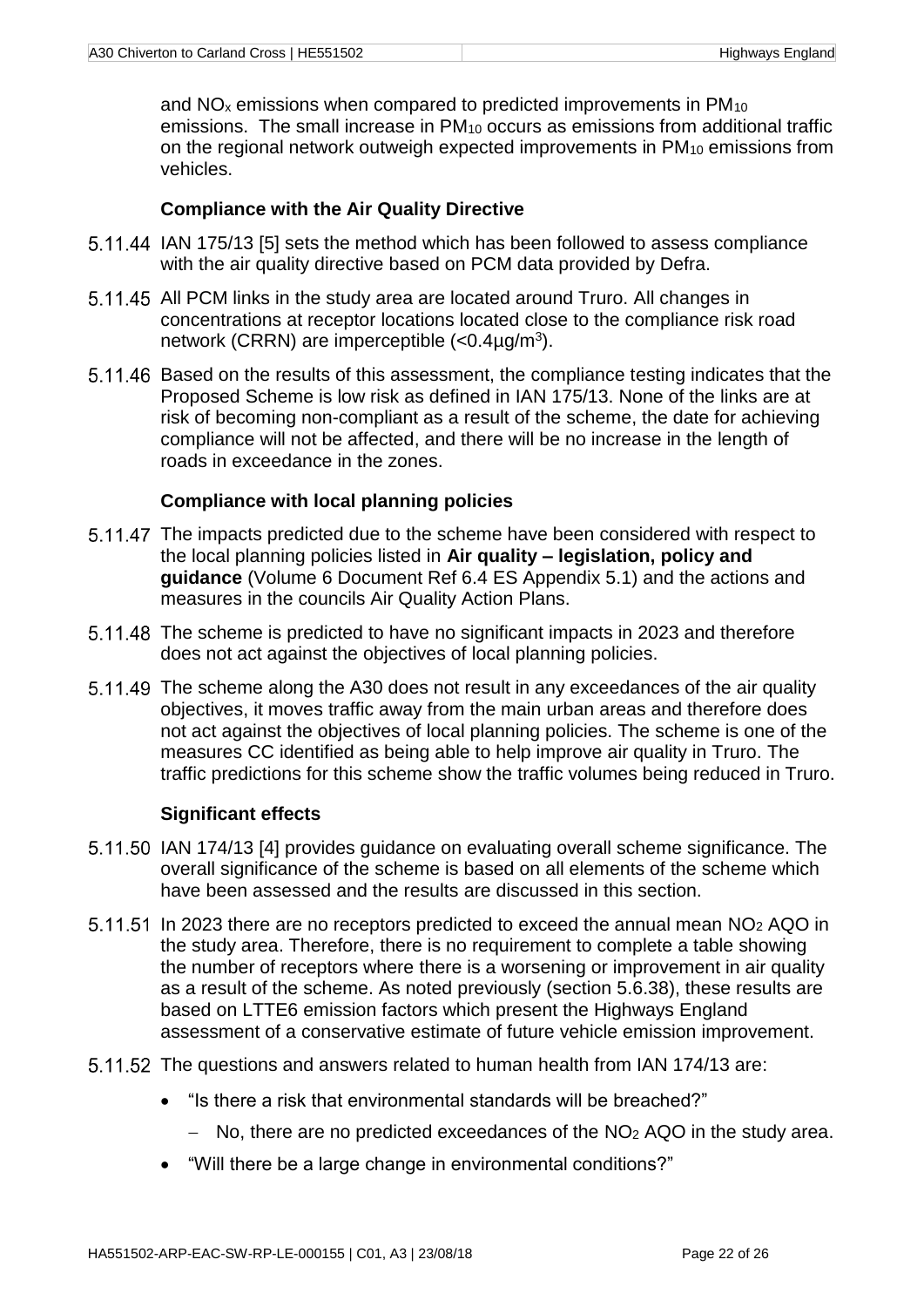- Yes, there are receptors which will experience a 'large' change in environmental conditions.
- "Will the effect continue for a long time and will many people be affected?"
	- Long duration effects are considered to be an increase in concentration which require more than 6 years to return to the predicted DM concentration; equivalent to an increase of greater than  $2 \mu g/m^3$ . As noted there are no receptors where the standard is exceeded and a significant change is predicted.
- "Will it be difficult to avoid, or reduce or repair or compensate for the effect?"
	- The scheme will not result in significant changes and the assessment has been based on worst case assumptions for future vehicle emission rates.
- 5.11.53 The findings for each of the key questions related to human health have provided evidence that the answers will result in a conclusion of **not significant**.
- 5.11.54 The question and answer related to ecological health from IAN 174/13 is:
	- "Is there a risk that designated sites, areas, or features will be affected?"
		- Following DMRB HA207/07 guidance, the effect of the scheme on annual mean NOx at designated sites has been considered. NOx concentrations at Breney Common and Goss and Tregoss Moor SAC exceeded the precautionary annual mean NOx AQO of 30µg/m<sup>3</sup> in 2023 at the kerbside. The increase in deposition as a result of the scheme is less than 0.13 kg N ha<sup>-1</sup> yr<sup>-1</sup>. The SIAA concluded that the anticipated increase of nitrogen deposition or NOx concentrations is **not significant**.
- 5.11.55 [Table 5-13](#page-28-1) summarises the overall significance taking into account effects on human and ecological receptors and the schemes potential impact upon EU compliance. The findings indicate that overall the scheme will have no significant impact on air quality.

#### <span id="page-28-1"></span>**Table 5-13 Operational phase overall significance**

| Key criteria questions                                                           | Yes / no |
|----------------------------------------------------------------------------------|----------|
| Is there a risk that environmental standards will be breached?                   | No       |
| Will there be a large change in environmental conditions?                        | Yes      |
| Will the effect continue for a long time?                                        | No       |
| Will many people be affected?                                                    | No       |
| Is there a risk that designated sites, areas, or features will be affected?      | No       |
| Will it be difficult to avoid, or reduce or repair or compensate for the effect? | No       |
| On balance is the overall effect significant?                                    | No       |

## <span id="page-28-0"></span>**5.12 Monitoring**

 $5.12.1$ No significant impacts have been identified and therefore there is no requirement for future monitoring of air quality as a result of the scheme.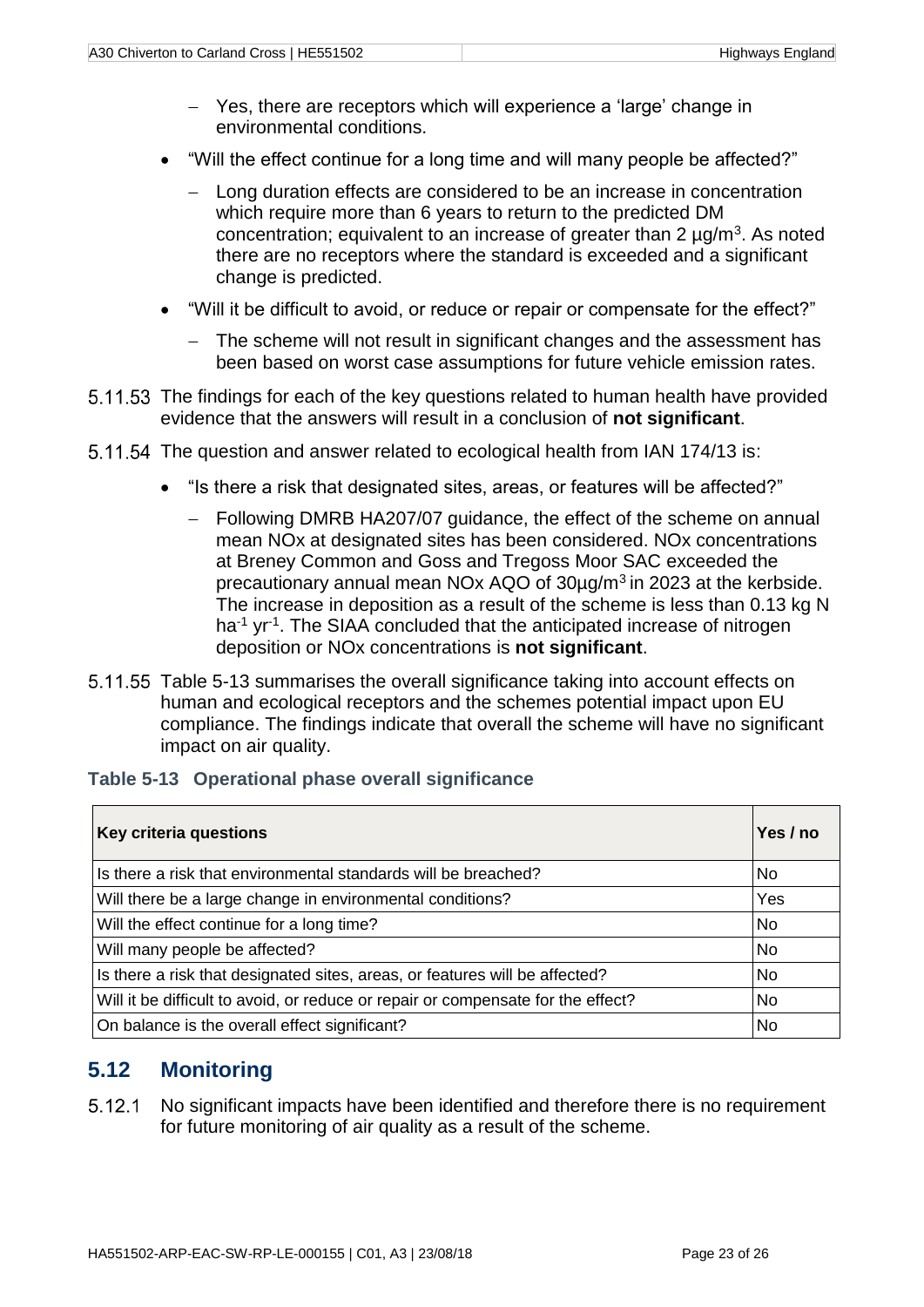# <span id="page-29-0"></span>**5.13 Summary**

- 5.13.1 The assessment has examined the potential effects of the scheme on local air quality during the opening year 2023.
- 5.13.2 A review of the current air quality legislation and planning policies relevant to the scheme has been undertaken. This assessment covers each of the main areas highlighted as being essential for an air quality assessment in the NN NPS.
- 5.13.3 The baseline assessment demonstrates that there are existing air quality issues in the study area, with exceedances of the NO<sub>2</sub> annual mean AQO being observed in urban areas north and south of the A30. No exceedances have been identified in the baseline year along the A30.
- 5.13.4 Assessment of annual mean NO<sup>2</sup> concentrations in 2023 indicated that the scheme effect is considered to be not significant.
- 5.13.5 The regional assessment showed a decrease in emissions of NO<sup>2</sup> and CO<sup>2</sup> pollutant on a regional scale, as a result of the scheme.
- 5.13.6 Assessment of EU compliance concluded that the scheme is not likely to impact the Zone's predicted date for compliance with the EU limit value.
- 5.13.7 Based on the professional judgement of suitably qualified and experienced specialists, it is concluded that the scheme's impact along the A30 on air quality concentrations is not significant.

| <b>Description</b><br>of impact                             | <b>Sensitivity</b><br>Οf<br>receptor | <b>Duration of</b><br>impact (short<br>/ medium /<br>long term) | <b>Magnitude of</b><br>impact<br>(without)<br>mitigation) | <b>Magnitude of</b><br>impact (with<br>mitigation) | <b>Significance</b><br>of potential<br>impact |
|-------------------------------------------------------------|--------------------------------------|-----------------------------------------------------------------|-----------------------------------------------------------|----------------------------------------------------|-----------------------------------------------|
| Dust soiling<br>from<br>construction<br>and<br>demolition   | High                                 | Short term                                                      | Adverse                                                   | Negligible                                         | Not significant                               |
| Local -<br><b>Emissions</b><br>from<br>operational<br>phase | High                                 | Long term                                                       | Negligible                                                | Negligible                                         | Not significant                               |

#### <span id="page-29-1"></span>**Table 5-14 Summary of Likely Environmental Effects on Air Quality**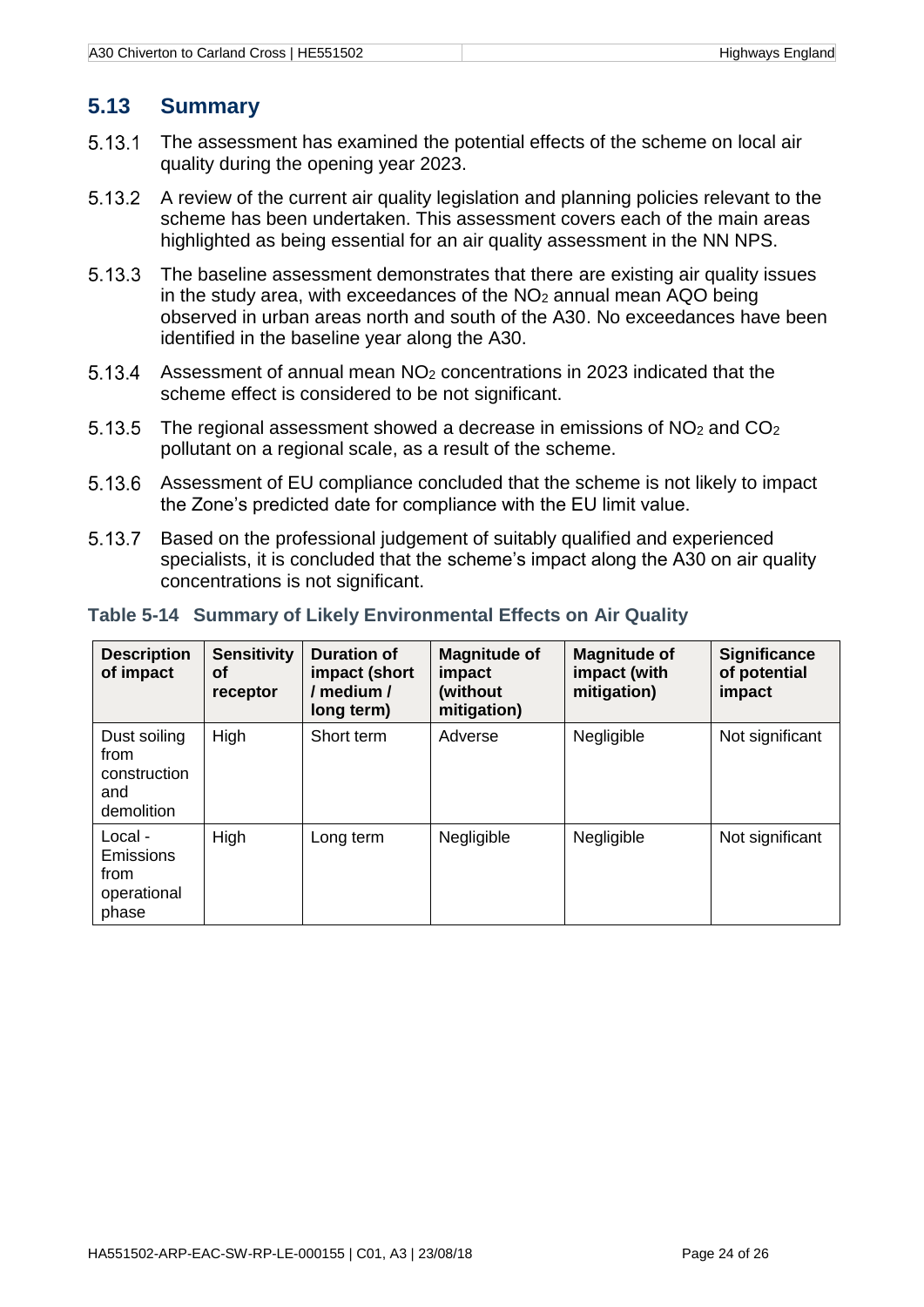# **References**

- [1] H. England, Design Manual For Roads and Bridges Volume 11, Section 3, Part 1 Air Quality, 2007.
- [2] Defra, "Local Air Quality Management Technical Guidance LAQM TG.16," 2016.
- [3] H. Agency, "Interim Advice Note 170/12v3 Updated air quality advice on the assessment of future NOx and NO2 projections for users of DMRB Volume 11, Section 3 Part 1 'Air," 2013.
- [4] H. Agency, "Interim Advice Note 174/13 Updated advice for evaluating significant local air quality effects for users of DMRB Volume 11, Section 3, Pat 1 'Air Quality (H207,," 2013.
- [5] H. Agency, "Interim Advice Note 175/13 Updated air quality advice on risk assessment related to compliance with the EU Directive on ambient air quality and on the productio," 2013.
- [6] H. England, "Interim Advice Note 185/15 Updated traffic, air quality and noise advice on the assessment of link speeds and generation of vehicle data into 'speed-bands' for," 2015.
- [7] H. Agency, "Highways Agency (2013) Note on HA's Interim Alternative Long Term Annual Projection Factors (LTTE6) for Annual Mean NO2 and NOx Concentrations Between 2008 and 2030.," 2013.
- [8] U. Government, The Air Quality Standards Regulations 2010, SI 2010/1001, 2010.
- [9] Defra, "Defra Background Maps," 2017. [Online]. Available: http://laqm.defra.gov.uk/review-and-assessment/tools/background-maps.html . [Accessed November 2017].
- [10] Defra, "Defra, NO2 Background Sector Tool for Source Apportioned Background NOx v5.1," 2017. [Online]. Available: https://laqm.defra.gov.uk/review-andassessment/tools/background-maps.html#NOxsector. [Accessed November 2017].
- [11] Defra, "Defra LAQM website NOx to NO2," 2017. [Online]. Available: http://laqm.defra.gov.uk/review-and-assessment/tools/backgroundmaps.html#NOxNO2calc. [Accessed November 2017].
- [12] Defra, "Roadside NO2 Projection Factors," 2017. [Online]. Available: https://laqm.defra.gov.uk/tools-monitoring-data/roadside-no2-projection-factor.html. [Accessed November 2017].
- [13] Defra, "Defra PCM mapping," 2017. [Online]. Available: https://ukair.defra.gov.uk/data/gis-mapping. [Accessed November 2017].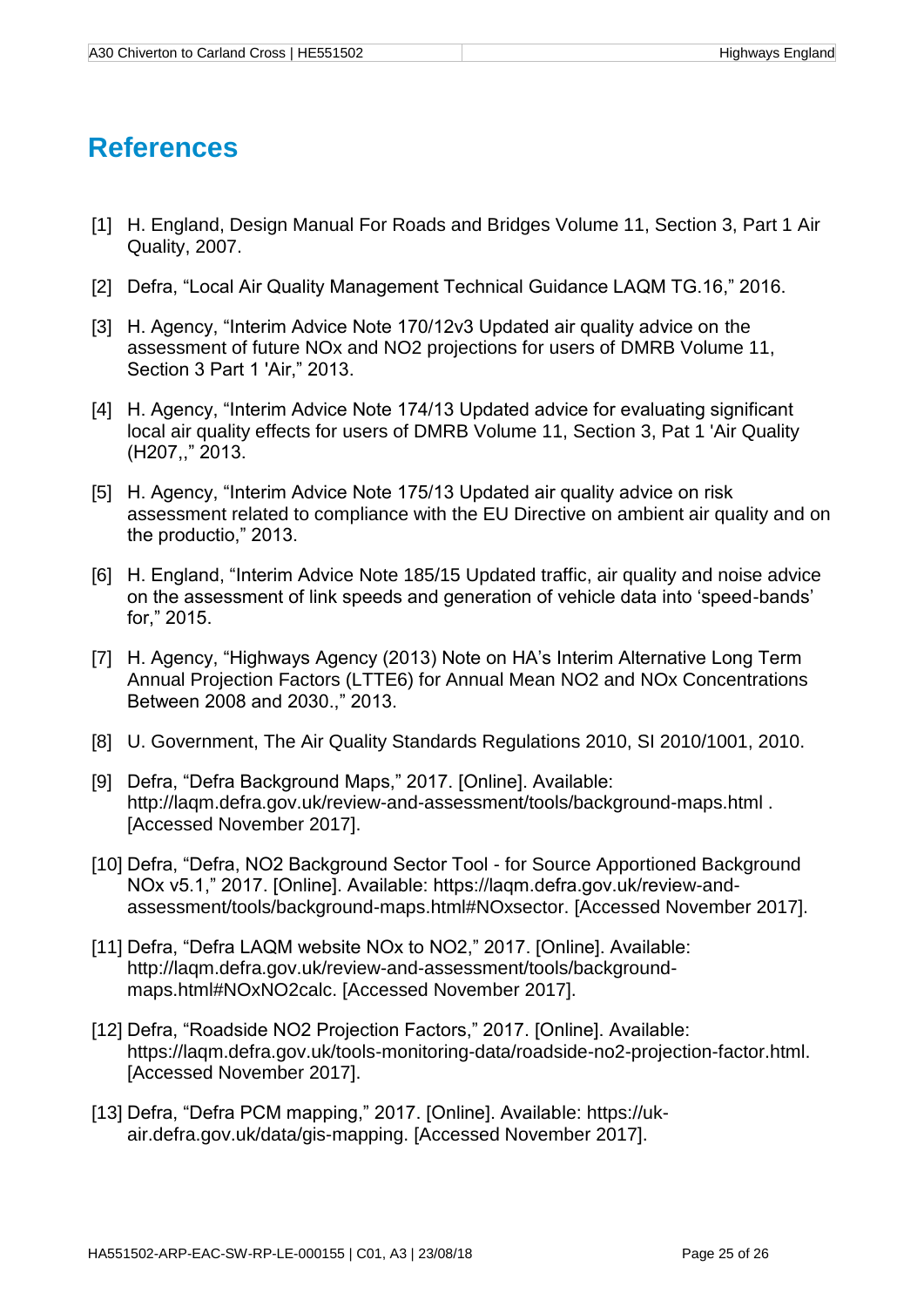- [14] Defra, "Air Quality Plan for nitrogen dioxide (NO2) in UK (2017): Zone Plans," 2017. [Online]. Available: https://uk-air.defra.gov.uk/library/no2ten/2017-zone-plandocuments. [Accessed November 2017].
- [15] Defra, "AQMAs interactive map," 2017. [Online]. Available: https://ukair.defra.gov.uk/aqma/maps. [Accessed November 2017].
- [16] Defra, "MAGIC," [Online]. Available: http://www.magic.gov.uk/. [Accessed November 2017].
- [17] Defra, The air quality strategy for England, Scotland, Wales and Northern Ireland, 2007.
- [18] Defra, "Air quality plan for the achievement of EU air quality limit values for nitrogen dioxide (NO2) in Eastern (uk0029)," 2011.
- [19] Highways Agency, "Interim Advice Note 174/13 Updated advice for evaluating significant local air quality effects for users of DMRB Volume 11, Section 3, Pat 1 'Air Quality (H207,07)'," 2013b.
- [20] Department for Transport, "National Policy Statement for National Networks," 2014.
- [21] E. Parliament, Directive 2008/50/EC of the European Parliament and of the Council of 21 May 2008 on ambient air quality and cleaner air for Europe, 2008.
- [22] U. Government, Environmental Protection Act 1990 (amended Scotland 2011), 1990.
- [23] U. Government, Department for communities and local government (2012) National Planning Policy Framework, 2018.
- [24] Highways Agency et al., "Design Manual For Roads and Bridges Volume 11, Section 3, Part 1 Air Quality," Highways Agency, Sottish Executive Development Department, Regional Development Northern Ireland, 2007.